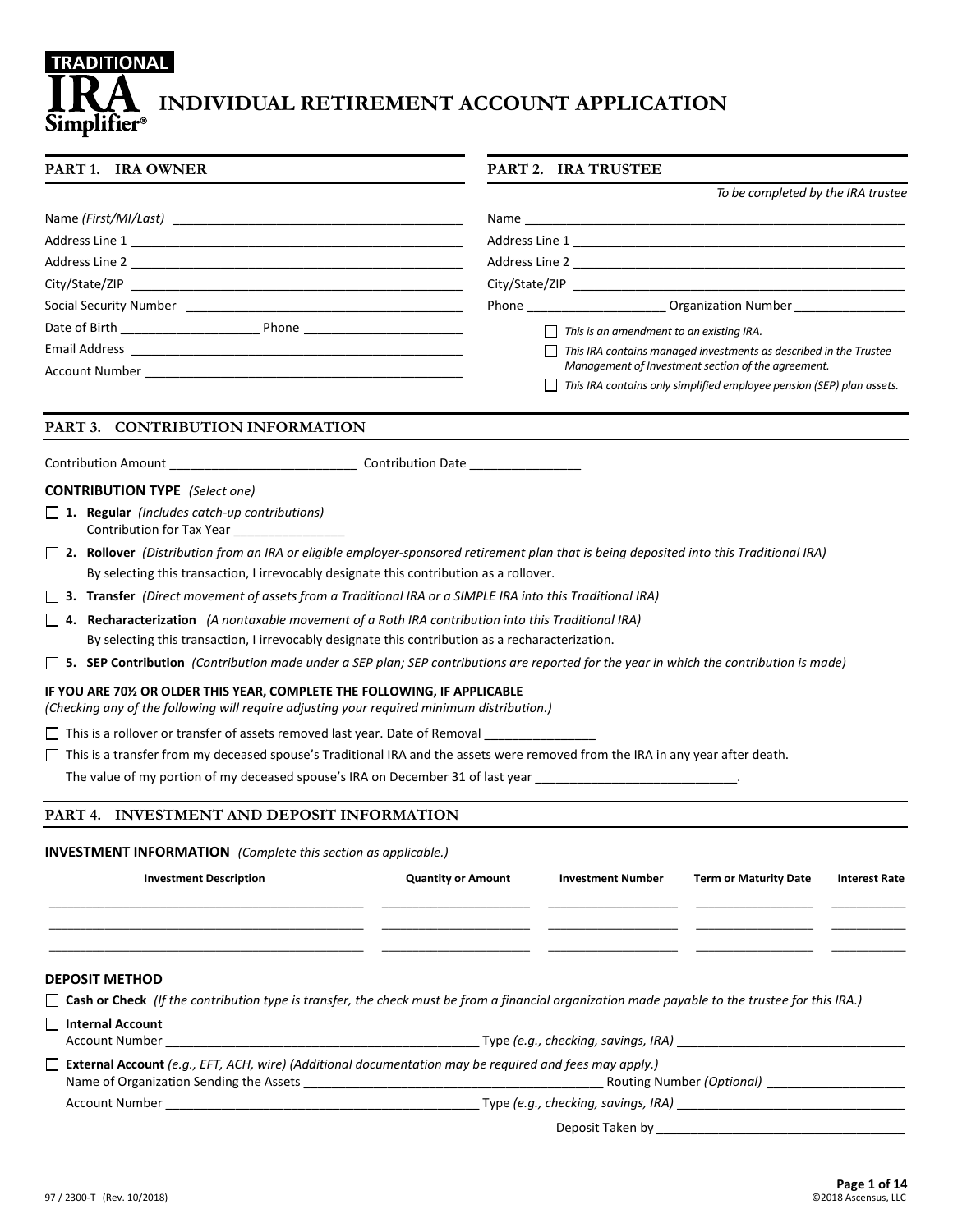# **PART 5. BENEFICIARY DESIGNATION**

I designate that upon my death, the assets in this account be paid to the beneficiaries named below. The interest of any beneficiary that predeceases me terminates completely, and the percentage share of any remaining beneficiaries will be increased on a pro rata basis. If no beneficiaries are named, my estate will be my beneficiary.

 $\Box$  I elect not to designate beneficiaries at this time and understand that I may designate beneficiaries at a later date.

**PRIMARY BENEFICIARIES** *(The total percentage designated must equal 100%. If more than one beneficiary is designated and no percentages are indicated, the beneficiaries will be deemed to own equal share percentages in the IRA.)*

|                                   |                                    | Name and the state of the state of the state of the state of the state of the state of the state of the state of the state of the state of the state of the state of the state of the state of the state of the state of the s |
|-----------------------------------|------------------------------------|--------------------------------------------------------------------------------------------------------------------------------------------------------------------------------------------------------------------------------|
|                                   |                                    |                                                                                                                                                                                                                                |
|                                   |                                    |                                                                                                                                                                                                                                |
| Date of Birth ___________________ | Date of Birth __________________   |                                                                                                                                                                                                                                |
|                                   |                                    |                                                                                                                                                                                                                                |
|                                   |                                    |                                                                                                                                                                                                                                |
|                                   |                                    |                                                                                                                                                                                                                                |
|                                   |                                    |                                                                                                                                                                                                                                |
|                                   | Date of Birth <b>Exercise 2018</b> | Relationship _____________________                                                                                                                                                                                             |
|                                   |                                    |                                                                                                                                                                                                                                |

**CONTINGENT BENEFICIARIES** *(The total percentage designated must equal 100%. If more than one beneficiary is designated and no percentages are indicated, the beneficiaries will be deemed to own equal share percentages in the IRA. The balance in the account will be payable to these beneficiaries if all primary beneficiaries have predeceased the IRA owner.)*

| Name Amanda Ellen Adney                               | Name Kyle Christian Dodson                         |
|-------------------------------------------------------|----------------------------------------------------|
| Address 8311 Kip Court                                | Address 3339 Lakeside Drive                        |
| City/State/ZIP Anchorage, AK 99507                    | City/State/ZIP Anchorage, AK 99515                 |
| Date of Birth 05/13/84<br>Relationship Daughter       | Date of Birth 12/16/91<br>Relationship Son         |
| Tax ID (SSN/TIN) 574-74-8064 Percent Designated 33    | Tax ID (SSN/TIN) 574-08-2791 Percent Designated 34 |
| Name Adam Reagan Dodson                               | Name                                               |
| Address 3339 Lakeside Drive                           | Address                                            |
| City/State/ZIP Anchorage, AK 99515                    | City/State/ZIP                                     |
| Date of Birth 1/25/89<br>Relationship Son             | Date of Birth<br>Relationship                      |
| Tax ID (SSN/TIN) 574-98-0946<br>Percent Designated 33 | Tax ID <i>(SSN/TIN)</i><br>Percent Designated      |

*Check here if additional beneficiaries are listed on an attached addendum.* Total number of addendums attached to this IRA \_\_\_\_\_\_\_\_\_\_\_\_\_\_\_\_\_\_\_

#### **PART 6. SPOUSAL CONSENT**

*Spousal consent should be considered if either the trust or the residence of the IRA owner is located in a community or marital property state.*

# **CURRENT MARITAL STATUS**

- **I Am Not Married –** I understand that if I become married in the future, I should review the requirements for spousal consent.
- $\blacksquare$ **I Am Married –** I understand that if I choose to designate a primary beneficiary other than or in addition to my spouse, my spouse should sign below.

#### **CONSENT OF SPOUSE**

I am the spouse of the above-named IRA owner. I acknowledge that I have received a fair and reasonable disclosure of my spouse's property and financial obligations. Because of the important tax consequences of giving up my interest in this IRA, I have been advised to see a tax professional.

I hereby relinquish any interest that I may have in this IRA and consent to the beneficiary designation indicated above. I assume full responsibility for any adverse consequences that may result.

| Signature of Spouse | Date (mm/dd/yyyy) |
|---------------------|-------------------|
|                     |                   |

# **PART 7. SIGNATURES**

#### *Important: Please read before signing.*

I understand the eligibility requirements for the type of IRA contribution I am making, and I state that I do qualify to make the contribution. I have received a copy of the IRA Application, the 5305 Trust Account Agreement, the Financial Disclosure, and the Disclosure Statement. I understand that the terms and conditions that apply to this IRA are contained in this Application and the Trust Account Agreement. I agree to be bound by those terms and conditions. Within seven days from the date I open this IRA I may revoke it without penalty by mailing or delivering a written notice to the trustee.

I assume complete responsibility for

- determining that I am eligible for an IRA each year I make a contribution,
- ensuring that all contributions I make are within the limits set forth by the tax laws, and
- the tax consequences of any contributions (including rollover contributions) and distributions.

| any adverse consequences that may result. |                   |                        |                     |
|-------------------------------------------|-------------------|------------------------|---------------------|
|                                           |                   | Signature of IRA Owner | Date (mm/dd/yyyy)   |
|                                           |                   |                        |                     |
| Signature of Spouse                       | Date (mm/dd/yyyy) | Signature of Witness   | Date (mm/dd/yyyy)   |
|                                           |                   |                        |                     |
| Signature of Witness                      | Date (mm/dd/yyyy) | Signature of Trustee   | Date (mm/dd/yyyy)   |
|                                           |                   |                        | Page 2 of 14        |
| 97 / 2300-T (Rev. 10/2018)                |                   |                        | ©2018 Ascensus, LLC |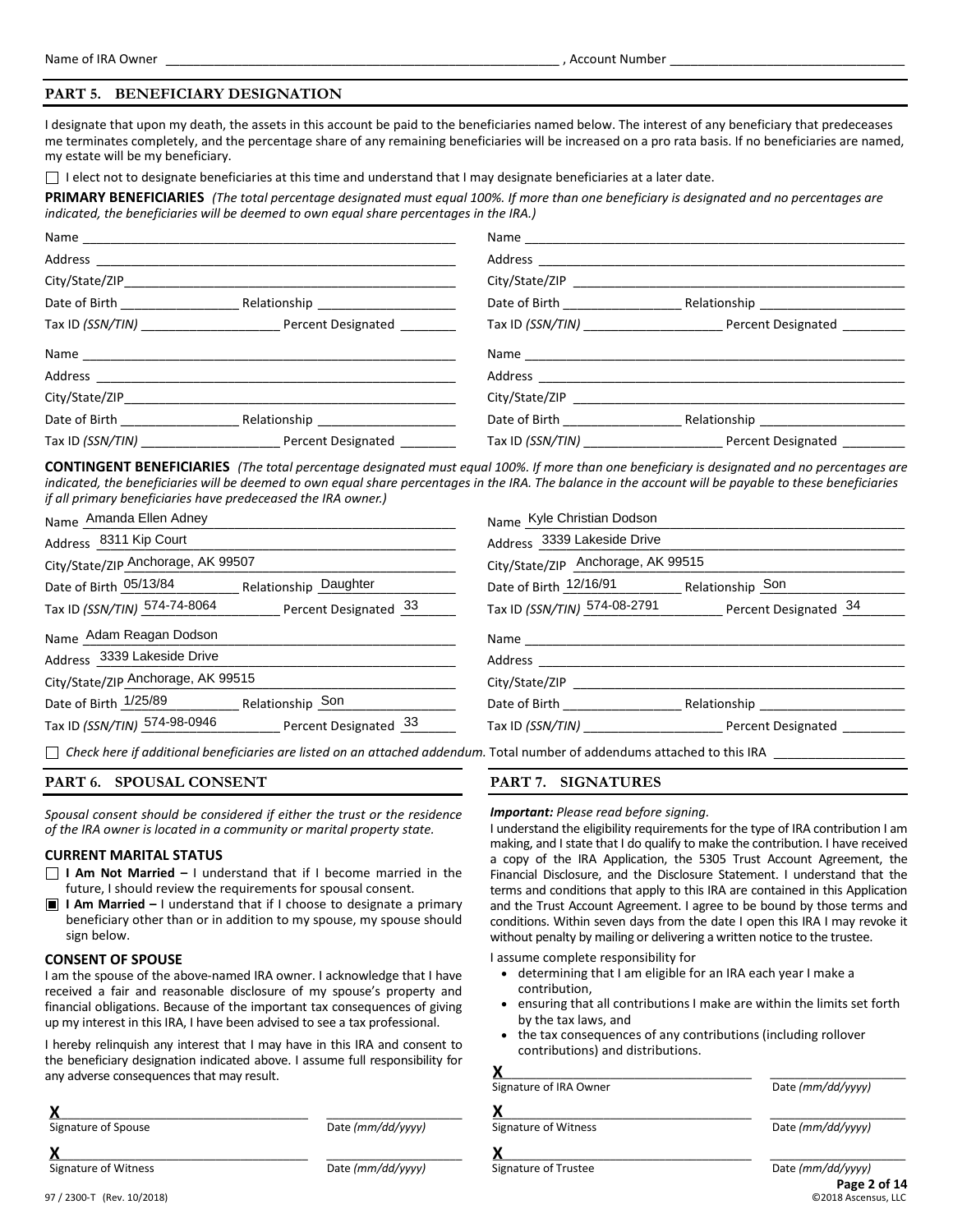# **INDIVIDUAL RETIREMENT TRUST ACCOUNT AGREEMENT**

Form 5305 under section 408(a) of the Internal Revenue Code. The Internal Revenue Code. FORM (Rev. April 2017)

The grantor named on the application is establishing a Traditional individual retirement account under section 408(a) to provide for his or her retirement and for the support of his or her beneficiaries after death.

The trustee named on the application has given the grantor the disclosure statement required by Regulations section 1.408-6.

The grantor has assigned the trust account the sum indicated on the application.

The grantor and the trustee make the following agreement:

# **ARTICLE I**

Except in the case of a rollover contribution described in section 402(c), 403(a)(4), 403(b)(8), 408(d)(3), or 457(e)(16), an employer contribution to a simplified employee pension plan as described in section 408(k) or a recharacterized contribution described in section 408A(d)(6), the trustee will accept only cash contributions up to \$5,500 per year for tax years 2013 through 2017. For individuals who have reached the age of 50 by the end of the year, the contribution limit is increased to \$6,500 per year for tax years 2013 through 2017. For years after 2017, these limits will be increased to reflect a cost-of-living adjustment, if any.

# **ARTICLE II**

The grantor's interest in the balance in the trust account is nonforfeitable.

# **ARTICLE III**

- 1. No part of the trust account funds may be invested in life insurance contracts, nor may the assets of the trust account be commingled with other property except in a common trust fund or common investment fund (within the meaning of section 408(a)(5)).
- 2. No part of the trust account funds may be invested in collectibles (within the meaning of section 408(m)) except as otherwise permitted by section 408(m)(3), which provides an exception for certain gold, silver, and platinum coins, coins issued under the laws of any state, and certain bullion.

# **ARTICLE IV**

- 1. Notwithstanding any provision of this agreement to the contrary, the distribution of the grantor's interest in the trust account shall be made in accordance with the following requirements and shall otherwise comply with section 408(a)(6) and the regulations thereunder, the provisions of which are herein incorporated by reference.
- 2. The grantor's entire interest in the trust account must be, or begin to be, distributed not later than the grantor's required beginning date, April 1 following the calendar year in which the grantor reaches age 70½. By that date, the grantor may elect, in a manner acceptable to the trustee, to have the balance in the trust account distributed in: (a) A single sum or (b) Payments over a period not longer than the life of the grantor or the joint lives of the grantor and his or her designated beneficiary.
- 3. If the grantor dies before his or her entire interest is distributed to him or her, the remaining interest will be distributed as follows:
	- (a) If the grantor dies on or after the required beginning date and:
		- (i) the designated beneficiary is the grantor's surviving spouse, the remaining interest will be distributed over the surviving spouse's life expectancy as determined each year until such spouse's death, or over the period in paragraph (a)(iii) below if longer. Any interest remaining after the spouse's death will be distributed over such spouse's remaining life expectancy as determined in the year of the spouse's death and reduced by one for each subsequent year, or, if distributions are being made over the period in paragraph (a)(iii) below, over such period.

- (ii) the designated beneficiary is not the grantor's surviving spouse, the remaining interest will be distributed over the beneficiary's remaining life expectancy as determined in the year following the death of the grantor and reduced by one for each subsequent year, or over the period in paragraph (a)(iii) below if longer.
- (iii) there is no designated beneficiary, the remaining interest will be distributed over the remaining life expectancy of the grantor as determined in the year of the grantor's death and reduced by one for each subsequent year.
- (b) If the grantor dies before the required beginning date, the remaining interest will be distributed in accordance with paragraph (i) below or, if elected or there is no designated beneficiary, in accordance with paragraph (ii) below.
	- (i) The remaining interest will be distributed in accordance with paragraphs (a)(i) and (a)(ii) above (but not over the period in paragraph (a)(iii), even if longer), starting by the end of the calendar year following the year of the grantor's death. If, however, the designated beneficiary is the grantor's surviving spouse, then this distribution is not required to begin before the end of the calendar year in which the grantor would have reached age 70½. But, in such case, if the grantor's surviving spouse dies before distributions are required to begin, then the remaining interest will be distributed in accordance with paragraph (a)(ii) above (but not over the period in paragraph (a)(iii), even if longer), over such spouse's designated beneficiary's life expectancy, or in accordance with paragraph (ii) below if there is no such designated beneficiary.
	- (ii) The remaining interest will be distributed by the end of the calendar year containing the fifth anniversary of the grantor's death.
- 4. If the grantor dies before his or her entire interest has been distributed and if the designated beneficiary is not the grantor's surviving spouse, no additional contributions may be accepted in the account.
- 5. The minimum amount that must be distributed each year, beginning with the year containing the grantor's required beginning date, is known as the "required minimum distribution" and is determined as follows.
	- (a) The required minimum distribution under paragraph 2(b) for any year, beginning with the year the grantor reaches age 70½, is the grantor's account value at the close of business on December 31 of the preceding year divided by the distribution period in the uniform lifetime table in Regulations section 1.401(a)(9)-9. However, if the grantor's designated beneficiary is his or her surviving spouse, the required minimum distribution for a year shall not be more than the grantor's account value at the close of business on December 31 of the preceding year divided by the number in the joint and last survivor table in Regulations section 1.401(a)(9)-9. The required minimum distribution for a year under this paragraph (a) is determined using the grantor's (or, if applicable, the grantor and spouse's) attained age (or ages) in the year.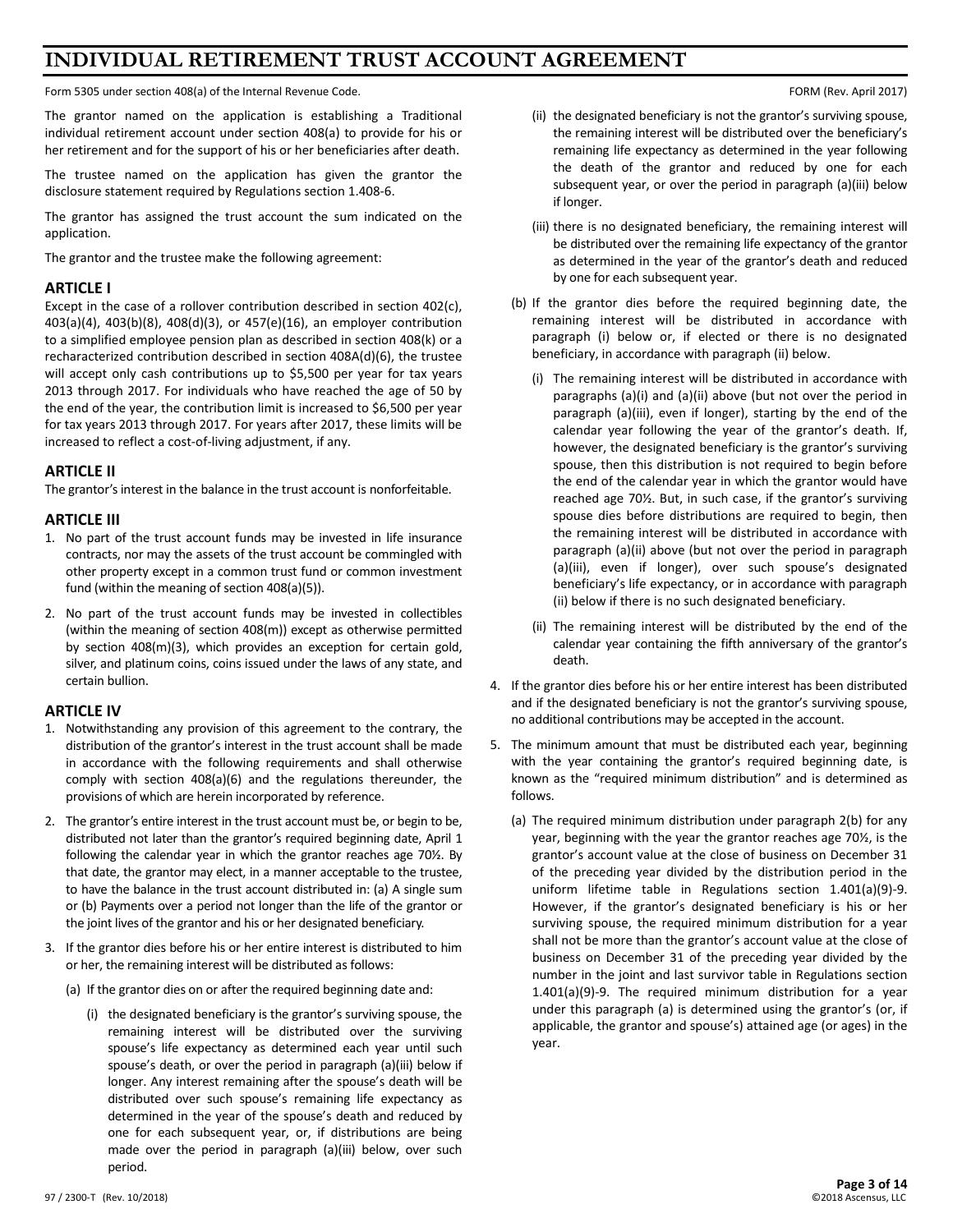- (b) The required minimum distribution under paragraphs 3(a) and 3(b)(i) for a year, beginning with the year following the year of the grantor's death (or the year the grantor would have reached age 70½, if applicable under paragraph 3(b)(i)) is the account value at the close of business on December 31 of the preceding year divided by the life expectancy (in the single life table in Regulations section 1.401(a)(9)-9) of the individual specified in such paragraphs 3(a) and 3(b)(i).
- (c) The required minimum distribution for the year the grantor reaches age 70½ can be made as late as April 1 of the following year. The required minimum distribution for any other year must be made by the end of such year.
- 6. The owner of two or more Traditional IRAs may satisfy the minimum distribution requirements described above by taking from one Traditional IRA the amount required to satisfy the requirement for another in accordance with the regulations under section 408(a)(6).

# **ARTICLE V**

- 1. The grantor agrees to provide the trustee with all information necessary to prepare any reports required by section 408(i) and Regulations sections 1.408-5 and 1.408-6.
- 2. The trustee agrees to submit to the Internal Revenue Service (IRS) and grantor the reports prescribed by the IRS.

# **ARTICLE VI**

Notwithstanding any other articles which may be added or incorporated, the provisions of Articles I through III and this sentence will be controlling. Any additional articles inconsistent with section 408(a) and the related regulations will be invalid.

# **ARTICLE VII**

This agreement will be amended as necessary to comply with the provisions of the Code and the related regulations. Other amendments may be made with the consent of the persons whose signatures appear on the application.

# **ARTICLE VIII**

- 8.01 **Definitions –** In this part of this agreement (Article VIII), the words "you" and "your" mean the grantor. The words "we," "us," and "our" mean the trustee. The word "Code" means the Internal Revenue Code, and "regulations" means the Treasury regulations.
- 8.02 **Notices and Change of Address –** Any required notice regarding this IRA will be considered effective when we send it to the intended recipient at the last address that we have in our records. Any notice to be given to us will be considered effective when we actually receive it. You, or the intended recipient, must notify us of any change of address.
- 8.03 **Representations and Responsibilities –** You represent and warrant to us that any information you have given or will give us with respect to this agreement is complete and accurate. Further, you agree that any directions you give us or action you take will be proper under this agreement, and that we are entitled to rely upon any such information or directions. If we fail to receive directions from you regarding any transaction, if we receive ambiguous directions regarding any transaction, or if we, in good faith, believe that any transaction requested is in dispute, we reserve the right to take no action until further clarification acceptable to us is received from you or the appropriate government or judicial authority. We will not be responsible for losses of any kind that may result from your directions to us or your actions or failures to act, and you agree to reimburse us for any loss we may incur as a result of such directions, actions, or failures to act. We will not be responsible for any penalties, taxes, judgments, or expenses you incur in connection with your IRA. We have no duty to determine whether your contributions or distributions comply with the Code, regulations, rulings, or this agreement.

We may permit you to appoint, through written notice acceptable to us, an authorized agent to act on your behalf with respect to this agreement (e.g., attorney-in-fact, executor, administrator, investment manager), but we have no duty to determine the validity of such appointment or any instrument appointing such authorized agent. We will not be responsible for losses of any kind that may result from directions, actions, or failures to act by your authorized agent, and you agree to reimburse us for any loss we may incur as a result of such directions, actions, or failures to act by your authorized agent.

You will have 60 days after you receive any documents, statements, or other information from us to notify us in writing of any errors or inaccuracies reflected in these documents, statements, or other information. If you do not notify us within 60 days, the documents, statements, or other information will be deemed correct and accurate, and we will have no further liability or obligation for such documents, statements, other information, or the transactions described therein.

By performing services under this agreement we are acting as your agent. Unless section 8.06(b) of this agreement applies, you acknowledge and agree that nothing in this agreement will be construed as conferring fiduciary status upon us. We will not be required to perform any additional services unless specifically agreed to under the terms and conditions of this agreement, or as required under the Code and the regulations promulgated thereunder with respect to IRAs. You agree to indemnify and hold us harmless for any and all claims, actions, proceedings, damages, judgments, liabilities, costs, and expenses, including attorney's fees arising from or in connection with this agreement.

To the extent written instructions or notices are required under this agreement, we may accept or provide such information in any other form permitted by the Code or applicable regulations including, but not limited to, electronic communication.

- 8.04 **Disclosure of Account Information –** We may use agents and/or subcontractors to assist in administering your IRA. We may release nonpublic personal information regarding your IRA to such providers as necessary to provide the products and services made available under this agreement, and to evaluate our business operations and analyze potential product, service, or process improvements.
- 8.05 **Service Fees –** We have the right to charge an annual service fee or other designated fees (e.g., a transfer, rollover, or termination fee) for maintaining your IRA. In addition, we have the right to be reimbursed for all reasonable expenses, including legal expenses, we incur in connection with the administration of your IRA. We may charge you separately for any fees or expenses, or we may deduct the amount of the fees or expenses from the assets in your IRA at our discretion. We reserve the right to charge any additional fee after giving you 30 days' notice. Fees such as subtransfer agent fees or commissions may be paid to us by third parties for assistance in performing certain transactions with respect to this IRA.

Any brokerage commissions attributable to the assets in your IRA will be charged to your IRA. You cannot reimburse your IRA for those commissions.

#### 8.06 **Investment of Amounts in the IRA –**

a. **Grantor Management of Investment.** Unless the IRA or a portion of the IRA is a managed IRA, you have exclusive responsibility for and control over the investment of the assets of your IRA. All transactions will be subject to any and all restrictions or limitations, direct or indirect, that are imposed by our charter, articles of incorporation, or bylaws; any and all applicable federal and state laws and regulations;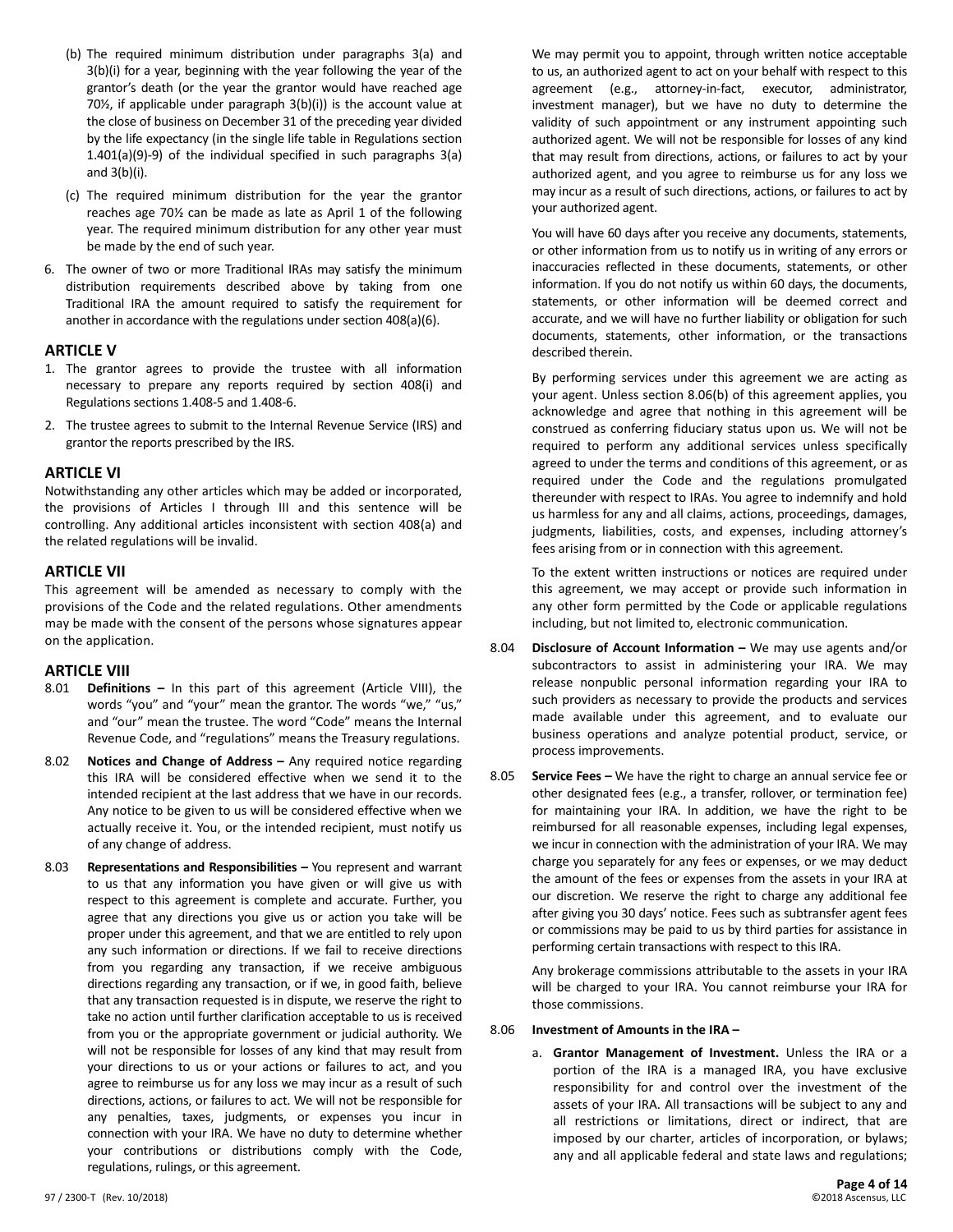the rules, regulations, customs, and usages of any exchange, market, or clearing house where the transaction is executed; our policies and practices; and this agreement. After your death, your beneficiaries will have the right to direct the investment of your IRA assets, subject to the same conditions that applied to you during your lifetime under this agreement (including, without limitation, section 8.03 of this article). We will have no discretion to direct any investment in your IRA. We assume no responsibility for rendering investment advice with respect to your IRA, nor will we offer any opinion or judgment to you on matters concerning the value or suitability of any investment or proposed investment for your IRA. In the absence of instructions from you, or if your instructions are not in a form acceptable to us, we will have the right to hold any uninvested amounts in cash, and we will have no responsibility to invest uninvested cash unless and until directed by you. We will not exercise the voting rights and other shareholder rights with respect to investments in your IRA unless you provide timely written directions acceptable to us.

You will select the investment for your IRA assets from those investments that we are authorized by our charter, articles of incorporation, or bylaws to offer and do in fact offer for IRAs (e.g., term share accounts, passbook accounts, certificates of deposit, money market accounts). We may, in our sole discretion, make available to you, additional investment offerings, that will be limited to publicly-traded securities, mutual funds, money market instruments, and other investments that are obtainable by us and that we are capable of holding in the ordinary course of our business.

b. **Trustee Management of Investment.** If any portion of this IRA is a managed IRA, as indicated on the application or any other supporting documentation, we will manage the investment of the applicable IRA assets. Accordingly, we can manage, sell, contract to sell, grant, or exercise options to purchase, convey, exchange, transfer, abandon, improve, repair, insure, lease for any term, and otherwise deal with all property, real or personal, in your IRA in such manner, for such prices and on such terms and conditions as we will decide.

We will have the power to do any of the following as we deem necessary or advisable.

- 1. To invest your IRA assets in a single trust fund, and to collect the income without distinction between principal and income
- 2. To invest your IRA assets in a common trust fund or common investment fund within the meaning of Code section 408(a)(5)
- 3. To invest your IRA assets into savings instruments that we offer
- 4. To invest your IRA assets in any other type of investment permitted by law, including, but not limited to, common or preferred stock, open- or closed-end mutual funds, bonds, notes, debentures, options, U.S. Treasury bills, commercial paper, or real estate
- 5. To hold any securities or other property under this agreement in our own name, in the name of a nominee, or in bearer form
- 6. To make, execute, acknowledge, and deliver any and all documents of transfer and conveyance (including documents for the transfer and conveyance of real estate), and any and all instruments that may be necessary or appropriate to carry out our powers
- 7. To employ suitable agents, attorneys, or other persons
- 8. To enter into lawsuits or settle any claims concerning the assets in your IRA, and to be reimbursed for any expenses or damages from you or your IRA assets
- 9. To exercise the voting rights and other shareholder rights with respect to securities in your IRA, provided, however, that we reserve the right to enter into a separate agreement with you governing the exercise of voting and other shareholder rights
- 10. To perform any and all acts that we deem necessary or appropriate for the proper administration of your IRA

All of the foregoing notwithstanding, our powers will be subject to any and all restrictions or limitations, direct or indirect, that are imposed by our charter, articles of incorporation, or bylaws; any and all applicable federal and state laws and regulations; the rules, regulations, customs, and usages of any exchange, market, or clearing house where the transaction is executed; our policies and practices; and this agreement.

8.07 **Beneficiaries –** If you die before you receive all of the amounts in your IRA, payments from your IRA will be made to your beneficiaries. We have no obligation to pay to your beneficiaries until such time we are notified of your death by receiving a valid death certificate.

You may designate one or more persons or entities as beneficiary of your IRA. This designation can only be made on a form provided by or acceptable to us, and it will only be effective when it is filed with us during your lifetime. Each beneficiary designation you file with us will cancel all previous designations. The consent of your beneficiaries will not be required for you to revoke a beneficiary designation. If you have designated both primary and contingent beneficiaries and no primary beneficiary survives you, the contingent beneficiaries will acquire the designated share of your IRA. If you do not designate a beneficiary or if all of your primary and contingent beneficiaries predecease you, your estate will be the beneficiary.

A spouse beneficiary will have all rights as granted under the Code or applicable regulations to treat your IRA as his or her own.

We may allow, if permitted by state law, an original IRA beneficiary (the beneficiary who is entitled to receive distributions from an inherited IRA at the time of your death) to name successor beneficiaries for the inherited IRA. This designation can only be made on a form provided by or acceptable to us, and it will only be effective when it is filed with us during the original IRA beneficiary's lifetime. Each beneficiary designation form that the original IRA beneficiary files with us will cancel all previous designations. The consent of a successor beneficiary will not be required for the original IRA beneficiary to revoke a successor beneficiary designation. If the original IRA beneficiary does not designate a successor beneficiary, his or her estate will be the successor beneficiary. In no event will the successor beneficiary be able to extend the distribution period beyond that required for the original IRA beneficiary.

If we so choose, for any reason (e.g., due to limitations of our charter or bylaws), we may require that a beneficiary of a deceased IRA owner take total distribution of all IRA assets by December 31 of the year following the year of death.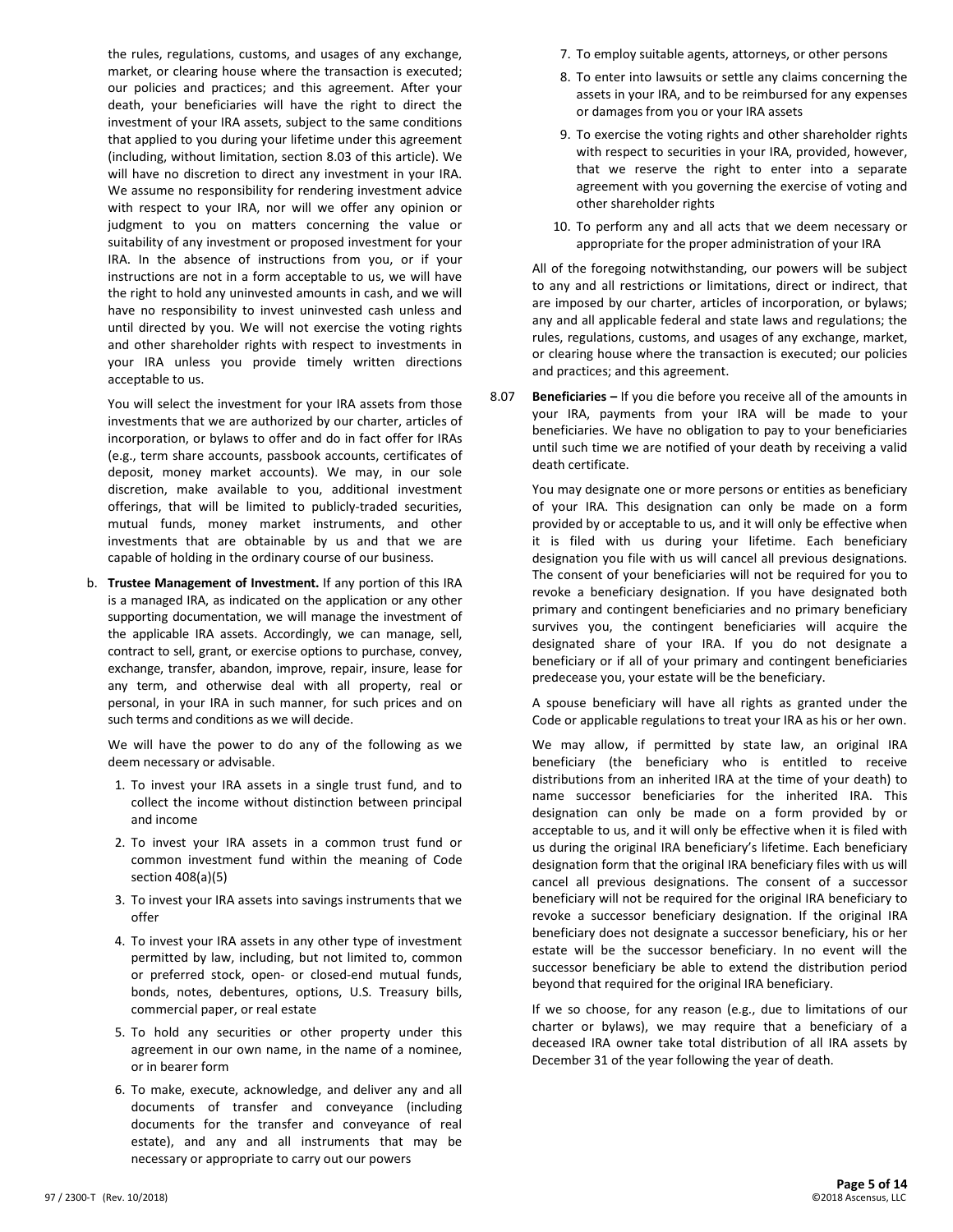8.08 **Required Minimum Distributions –** Your required minimum distribution is calculated using the uniform lifetime table in Regulations section 1.401(a)(9)-9. However, if your spouse is your sole designated beneficiary and is more than 10 years younger than you, your required minimum distribution is calculated each year using the joint and last survivor table in Regulations section 1.401(a)(9)-9.

If you fail to request your required minimum distribution by your required beginning date, we can, at our complete and sole discretion, do any one of the following.

- Make no distribution until you give us a proper withdrawal request
- Distribute your entire IRA to you in a single sum payment
- Determine your required minimum distribution from your IRA each year based on your life expectancy, calculated using the uniform lifetime table in Regulations section 1.401(a)(9)-9, and pay those distributions to you until you direct otherwise

We will not be liable for any penalties or taxes related to your failure to take a required minimum distribution.

8.09 **Termination of Agreement, Resignation, or Removal of Trustee –** Either party may terminate this agreement at any time by giving written notice to the other. We can resign as trustee at any time effective 30 days after we send written notice of our resignation to you. Upon receipt of that notice, you must make arrangements to transfer your IRA to another financial organization. If you do not complete a transfer of your IRA within 30 days from the date we send the notice to you, we have the right to transfer your IRA assets to a successor IRA trustee or custodian that we choose in our sole discretion, or we may pay your IRA to you in a single sum. We will not be liable for any actions or failures to act on the part of any successor trustee or custodian, nor for any tax consequences you may incur that result from the transfer or distribution of your assets pursuant to this section.

If this agreement is terminated, we may charge to your IRA a reasonable amount of money that we believe is necessary to cover any associated costs, including but not limited to one or more of the following.

- Any fees, expenses, or taxes chargeable against your IRA
- Any penalties or surrender charges associated with the early withdrawal of any savings instrument or other investment in your IRA

If we are a nonbank trustee required to comply with Regulations section 1.408-2(e) and we fail to do so or we are not keeping the records, making the returns, or sending the statements as are required by forms or regulations, the IRS may require us to substitute another trustee or custodian.

We may establish a policy requiring distribution of the entire balance of your IRA to you in cash or property if the balance of your IRA drops below the minimum balance required under the applicable investment or policy established.

8.10 **Successor Trustee –** If our organization changes its name, reorganizes, merges with another organization (or comes under the control of any federal or state agency), or if our entire organization (or any portion that includes your IRA) is bought by another organization, that organization (or agency) will automatically become the trustee or custodian of your IRA, but only if it is the type of organization authorized to serve as an IRA trustee or custodian.

- 8.11 **Amendments –** We have the right to amend this agreement at any time. Any amendment we make to comply with the Code and related regulations does not require your consent. You will be deemed to have consented to any other amendment unless, within 30 days from the date we send the amendment, you notify us in writing that you do not consent.
- 8.12 **Withdrawals or Transfers –** All requests for withdrawal or transfer will be in writing on a form provided by or acceptable to us. The method of distribution must be specified in writing or in any other method acceptable to us. The tax identification number of the recipient must be provided to us before we are obligated to make a distribution. Withdrawals will be subject to all applicable tax and other laws and regulations, including but not limited to possible early distribution penalty taxes, surrender charges, and withholding requirements.
- 8.13 **Transfers From Other Plans –** We can receive amounts transferred to this IRA from the trustee or custodian of another IRA. In addition, we can accept rollovers of eligible rollover distributions from employer-sponsored retirement plans as permitted by the Code. We reserve the right not to accept any transfer or direct rollover.
- 8.14 **Liquidation of Assets –** We have the right to liquidate assets in your IRA if necessary to make distributions or to pay fees, expenses, taxes, penalties, or surrender charges properly chargeable against your IRA. If you fail to direct us as to which assets to liquidate, we will decide, in our complete and sole discretion, and you agree to not hold us liable for any adverse consequences that result from our decision.
- 8.15 **Restrictions on the Fund –** Neither you nor any beneficiary may sell, transfer, or pledge any interest in your IRA in any manner whatsoever, except as provided by law or this agreement.

The assets in your IRA will not be responsible for the debts, contracts, or torts of any person entitled to distributions under this agreement.

8.16 **What Law Applies –** This agreement is subject to all applicable federal and state laws and regulations. If it is necessary to apply any state law to interpret and administer this agreement, the law of our domicile will govern.

If any part of this agreement is held to be illegal or invalid, the remaining parts will not be affected. Neither your nor our failure to enforce at any time or for any period of time any of the provisions of this agreement will be construed as a waiver of such provisions, or your right or our right thereafter to enforce each and every such provision.

# **GENERAL INSTRUCTIONS**

*Section references are to the Internal Revenue Code unless otherwise noted.*

# **PURPOSE OF FORM**

Form 5305 is a model trust account agreement that meets the requirements of section 408(a). However, only Articles I through VII have been reviewed by the IRS. A Traditional individual retirement account (Traditional IRA) is established after the form is fully executed by both the individual (grantor) and the trustee. To make a regular contribution to a Traditional IRA for a year, the IRA must be established no later than the due date (excluding extensions) of the individual's income tax return for the tax year. This account must be created in the United States for the exclusive benefit of the grantor and his or her beneficiaries.

**Do not** file Form 5305 with the IRS. Instead, keep it with your records.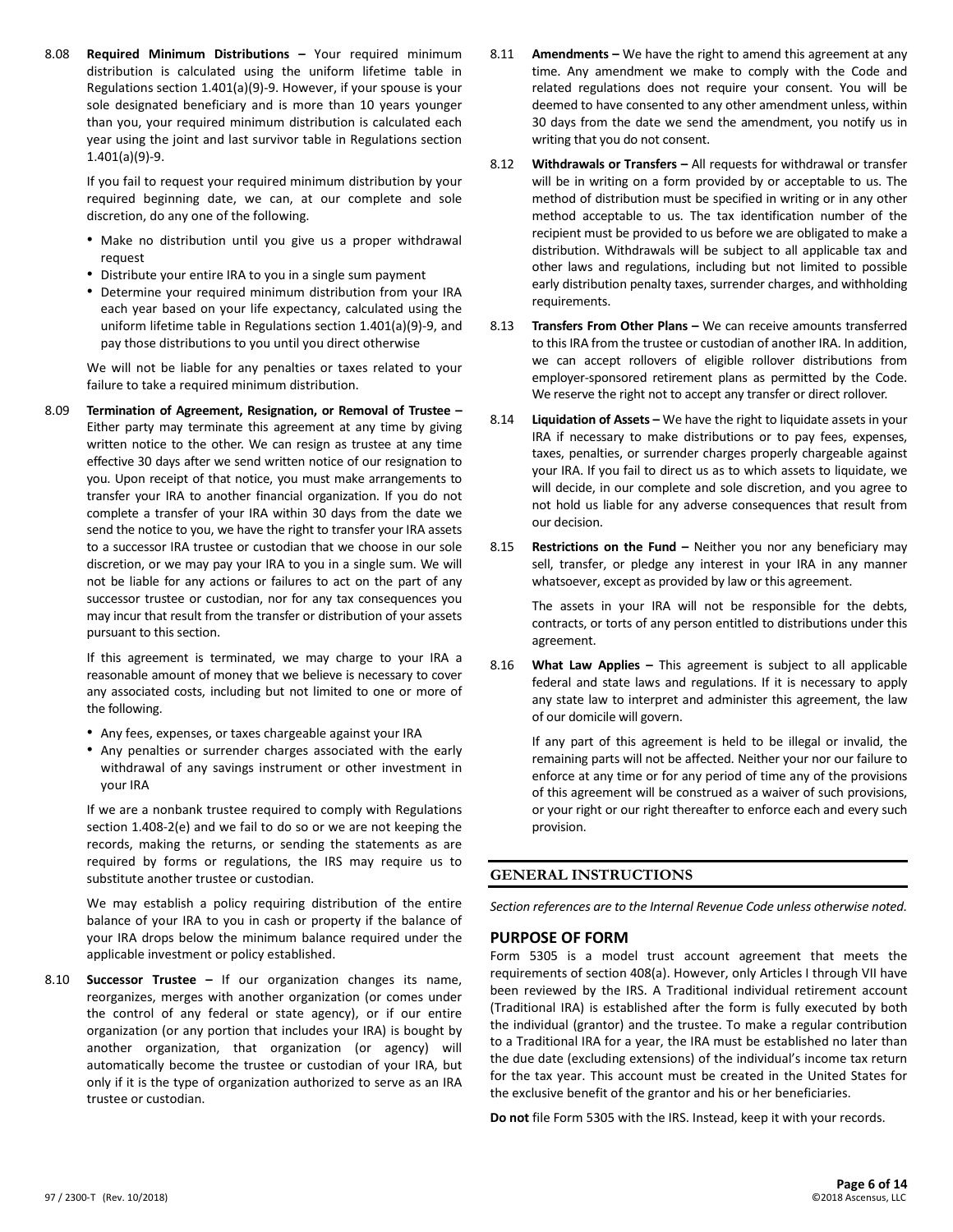For more information on IRAs, including the required disclosures the trustee must give the grantor, see Pub. 590-A, *Contributions to Individual Retirement Arrangements (IRAs)*, and Pub. 590-B, *Distributions from Individual Retirement Arrangements (IRAs)*.

# **DEFINITIONS**

**Trustee –** The trustee must be a bank or savings and loan association, as defined in section 408(n), or any person who has the approval of the IRS to act as trustee.

**Grantor –** The grantor is the person who establishes the trust account.

#### **TRADITIONAL IRA FOR NONWORKING SPOUSE**

Form 5305 may be used to establish the IRA trust for a nonworking spouse.

Contributions to an IRA trust account for a nonworking spouse must be made to a separate IRA trust account established by the nonworking spouse.

**Article IV –** Distributions made under this article may be made in a single sum, periodic payment, or a combination of both. The distribution option should be reviewed in the year the grantor reaches age 70½ to ensure that the requirements of section 408(a)(6) have been met.

**SPECIFIC INSTRUCTIONS**

**Article VIII –** Article VIII and any that follow it may incorporate additional provisions that are agreed to by the grantor and trustee to complete the agreement. They may include, for example, definitions, investment powers, voting rights, exculpatory provisions, amendment and termination, removal of the trustee, trustee's fees, state law requirements, beginning date of distributions, accepting only cash, treatment of excess contributions, prohibited transactions with the grantor, etc. Attach additional pages if necessary.

# **DISCLOSURE STATEMENT**

# **RIGHT TO REVOKE YOUR IRA**

You have the right to revoke your IRA within seven days of the receipt of the disclosure statement. If revoked, you are entitled to a full return of the contribution you made to your IRA. The amount returned to you would not include an adjustment for such items as sales commissions, administrative expenses, or fluctuation in market value. You may make this revocation only by mailing or delivering a written notice to the trustee at the address listed on the application.

If you send your notice by first class mail, your revocation will be deemed mailed as of the postmark date.

If you have any questions about the procedure for revoking your IRA, please call the trustee at the telephone number listed on the application.

# **REQUIREMENTS OF AN IRA**

- A. **Cash Contributions –** Your contribution must be in cash, unless it is a rollover contribution.
- B. **Maximum Contribution –** The total amount you may contribute to an IRA for any taxable year cannot exceed the lesser of 100 percent of your compensation or \$5,500 for 2017 and 2018, with possible costof-living adjustments each year thereafter. If you also maintain a Roth IRA (i.e., an IRA subject to the limits of Internal Revenue Code Section (IRC Sec.) 408A), the maximum contribution to your Traditional IRAs is reduced by any contributions you make to your Roth IRAs. Your total annual contribution to all Traditional IRAs and Roth IRAs cannot exceed the lesser of the dollar amounts described above or 100 percent of your compensation.
- C. **Contribution Eligibility –** You are eligible to make a regular contribution to your IRA if you have compensation and have not attained age 70½ by the end of the taxable year for which the contribution is made.
- D. **Catch-Up Contributions –** If you are age 50 or older by the close of the taxable year, you may make an additional contribution to your IRA. The maximum additional contribution is \$1,000 per year.
- E. **Nonforfeitability –** Your interest in your IRA is nonforfeitable.
- F. **Eligible Trustees –** The trustee of your IRA must be a bank, savings and loan association, credit union, or a person or entity approved by the Secretary of the Treasury.
- G. **Commingling Assets –** The assets of your IRA cannot be commingled with other property except in a common trust fund or common investment fund.
- H. **Life Insurance –** No portion of your IRA may be invested in life insurance contracts.
- I. **Collectibles –** You may not invest the assets of your IRA in collectibles (within the meaning of IRC Sec. 408(m)). A collectible is defined as any work of art, rug or antique, metal or gem, stamp or coin, alcoholic beverage, or other tangible personal property specified by the Internal Revenue Service (IRS). However, specially minted United States gold and silver coins, and certain state-issued coins are permissible investments. Platinum coins and certain gold, silver, platinum, or palladium bullion (as described in IRC Sec. 408(m)(3)) are also permitted as IRA investments.
- J. **Required Minimum Distributions –** You are required to take minimum distributions from your IRA at certain times in accordance with Treasury Regulation 1.408-8. Below is a summary of the IRA distribution rules.
	- 1. You are required to take a minimum distribution from your IRA for the year in which you reach age 70½ and for each year thereafter. You must take your first distribution by your required beginning date, which is April 1 of the year following the year you attain age 70½. The minimum distribution for any taxable year is equal to the amount obtained by dividing the account balance at the end of the prior year by the applicable divisor.
	- 2. The applicable divisor generally is determined using the Uniform Lifetime Table provided by the IRS. If your spouse is your sole designated beneficiary for the entire calendar year, and is more than 10 years younger than you, the required minimum distribution is determined each year using the actual joint life expectancy of you and your spouse obtained from the Joint Life Expectancy Table provided by the IRS, rather than the life expectancy divisor from the Uniform Lifetime Table.

We reserve the right to do any one of the following by April 1 of the year following the year in which you turn age 70½.

(a) Make no distribution until you give us a proper withdrawal request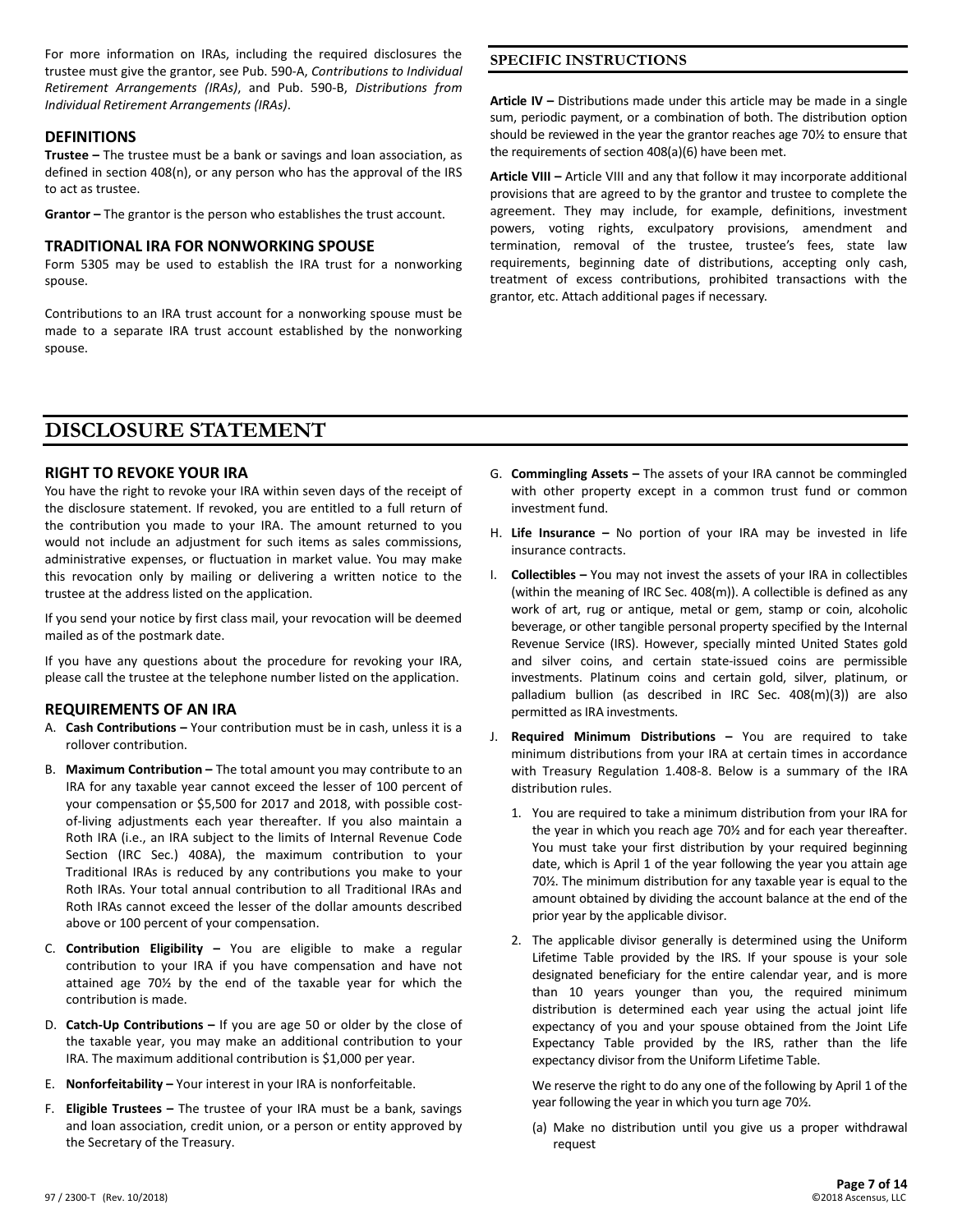- (b) Distribute your entire IRA to you in a single sum payment
- (c) Determine your required minimum distribution each year based on your life expectancy calculated using the Uniform Lifetime Table, and pay those distributions to you until you direct otherwise

If you fail to remove a required minimum distribution, an additional penalty tax of 50 percent is imposed on the amount of the required minimum distribution that should have been taken but was not. You must file IRS Form 5329 along with your income tax return to report and remit any additional taxes to the IRS.

3. Your designated beneficiary is determined based on the beneficiaries designated as of the date of your death, who remain your beneficiaries as of September 30 of the year following the year of your death.

If you die on or after your required beginning date, distributions must be made to your beneficiaries over the longer of the single life expectancy of your designated beneficiaries, or your remaining life expectancy. If a beneficiary other than a person or qualified trust as defined in the Treasury Regulations is named, you will be treated as having no designated beneficiary of your IRA for purposes of determining the distribution period. If there is no designated beneficiary of your IRA, distributions will commence using your single life expectancy, reduced by one in each subsequent year.

If you die before your required beginning date, the entire amount remaining in your account will, at the election of your designated beneficiaries, either

- (a) be distributed by December 31 of the year containing the fifth anniversary of your death, or
- (b) be distributed over the remaining life expectancy of your designated beneficiaries.

If your spouse is your sole designated beneficiary, he or she must elect either option (a) or (b) by the earlier of December 31 of the year containing the fifth anniversary of your death, or December 31 of the year life expectancy payments would be required to begin. Your designated beneficiaries, other than a spouse who is the sole designated beneficiary, must elect either option (a) or (b) by December 31 of the year following the year of your death. If no election is made, distribution will be calculated in accordance with option (b). In the case of distributions under option (b), distributions must commence by December 31 of the year following the year of your death. Generally, if your spouse is the designated beneficiary, distributions need not commence until December 31 of the year you would have attained age 70½, if later. If a beneficiary other than a person or qualified trust as defined in the Treasury Regulations is named, you will be treated as having no designated beneficiary of your IRA for purposes of determining the distribution period. If there is no designated beneficiary of your IRA, the entire IRA must be distributed by December 31 of the year containing the fifth anniversary of your death.

A spouse who is the sole designated beneficiary of your entire IRA will be deemed to elect to treat your IRA as his or her own by either (1) making contributions to your IRA or (2) failing to timely remove a required minimum distribution from your IRA. Regardless of whether or not the spouse is the sole designated beneficiary of your IRA, a spouse beneficiary may roll over his or her share of the assets to his or her own IRA.

If we so choose, for any reason (e.g., due to limitations of our charter or bylaws), we may require that a beneficiary of a deceased IRA owner take total distribution of all IRA assets by December 31 of the year following the year of death.

If your beneficiary fails to remove a required minimum distribution after your death, an additional penalty tax of 50 percent is imposed on the amount of the required minimum distribution that should have been taken but was not. Your beneficiary must file IRS Form 5329 along with his or her income tax return to report and remit any additional taxes to the IRS.

K. **Qualifying Longevity Annuity Contracts and RMDs –** A qualifying longevity annuity contract (QLAC) is a deferred annuity contract that, among other requirements, must guarantee lifetime income starting no later than age 85. The total premiums paid to QLACs in your IRAs must not exceed 25 percent (up to \$125,000) of the combined value of your IRAs (excluding Roth IRAs). The \$125,000 limit is subject to cost-of-living adjustments each year.

When calculating your RMD, you may reduce the prior year end account value by the value of QLACs that your IRA holds as investments.

For more information on QLACs, you may wish to refer to the IRS website at www.irs.gov.

# **INCOME TAX CONSEQUENCES OF ESTABLISHING AN IRA**

A. **IRA Deductibility –** If you are eligible to contribute to your IRA, the amount of the contribution for which you may take a tax deduction will depend upon whether you (or, in some cases, your spouse) are an active participant in an employer-sponsored retirement plan. If you (and your spouse, if married) are not an active participant, your entire IRA contribution will be deductible. If you are an active participant (or are married to an active participant), the deductibility of your IRA contribution will depend on your modified adjusted gross income (MAGI) and your tax filing status for the tax year for which the contribution was made. MAGI is determined on your income tax return using your adjusted gross income but disregarding any deductible IRA contribution and certain other deductions and exclusions.

**Definition of Active Participant.** Generally, you will be an active participant if you are covered by one or more of the following employer-sponsored retirement plans.

- 1. Qualified pension, profit sharing, 401(k), or stock bonus plan
- 2. Qualified annuity plan of an employer
- 3. Simplified employee pension (SEP) plan
- 4. Retirement plan established by the federal government, a state, or a political subdivision (except certain unfunded deferred compensation plans under IRC Sec. 457)
- 5. Tax-sheltered annuity for employees of certain tax-exempt organizations or public schools
- 6. Plan meeting the requirements of IRC Sec. 501(c)(18)
- 7. Savings incentive match plan for employees of small employers (SIMPLE) IRA plan or a SIMPLE 401(k) plan

If you do not know whether your employer maintains one of these plans or whether you are an active participant in a plan, check with your employer or your tax advisor. Also, the IRS Form W-2, *Wage and Tax Statement*, that you receive at the end of the year from your employer will indicate whether you are an active participant.

If you are an active participant, are single, and have MAGI within the applicable phase-out range listed below, the deductible amount of your contribution is determined as follows. (1) Begin with the appropriate phase-out range maximum for the applicable year (specified below) and subtract your MAGI; (2) divide this total by the difference between the phase-out maximum and minimum; and (3) multiply this number by the maximum allowable contribution for the applicable year, including catch-up contributions if you are age 50 or older. The resulting figure will be the maximum IRA deduction you may take. For example, if you are age 30 with MAGI of \$63,000 in 2017, your maximum deductible contribution is \$4,950 (the 2017 phase-out range maximum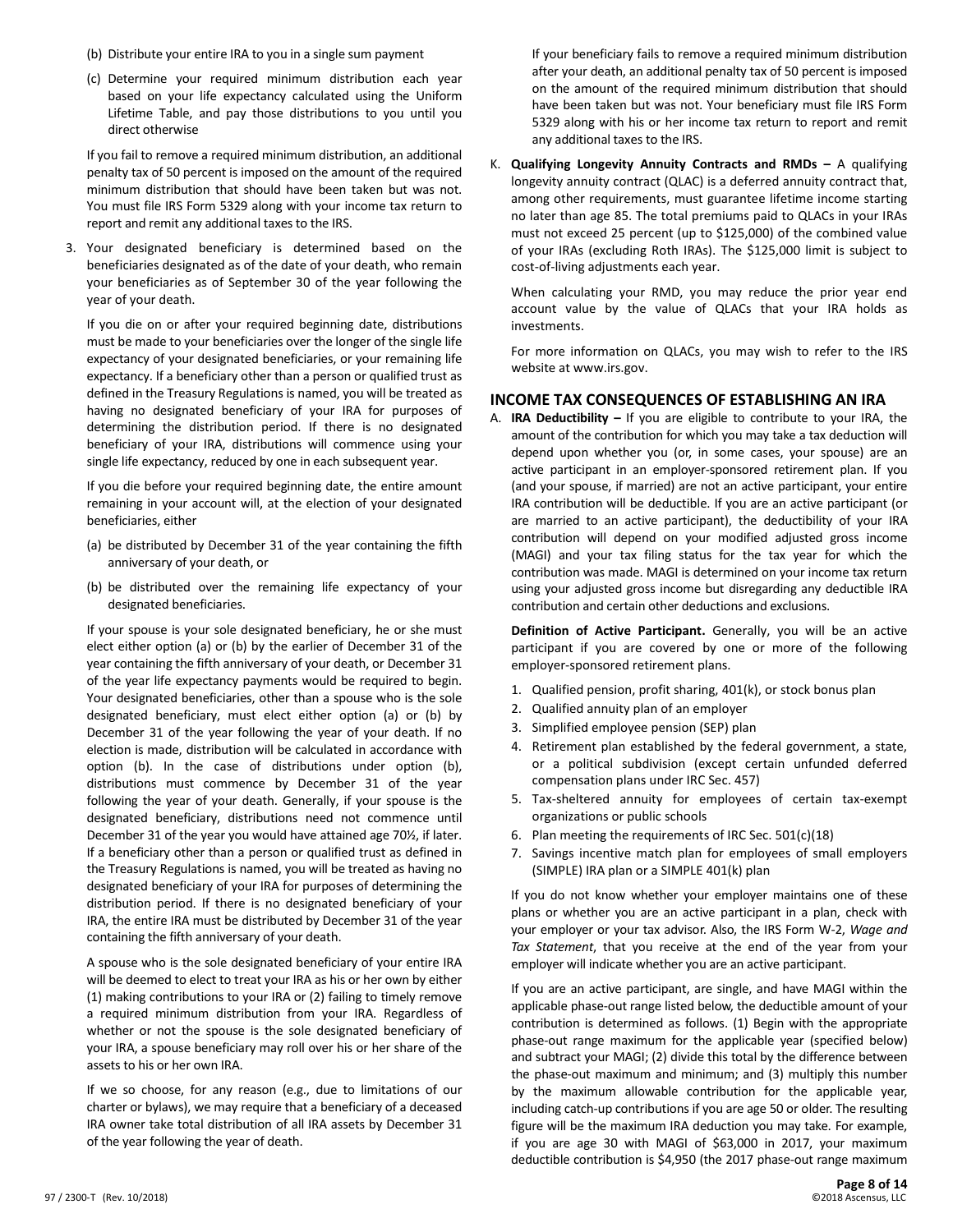of \$72,000 minus your MAGI of \$63,000, divided by the difference between the maximum and minimum phase-out range limits of \$10,000, and multiplied by the contribution limit of \$5,500).

If you are an active participant, are married to an active participant and you file a joint income tax return, and have MAGI within the applicable phase-out range listed below, the deductible amount of your contribution is determined as follows. (1) Begin with the appropriate phase-out maximum for the applicable year (specified below) and subtract your MAGI; (2) divide this total by the difference between the phase-out range maximum and minimum; and (3) multiply this number by the maximum allowable contribution for the applicable year, including catch-up contributions if you are age 50 or older. The resulting figure will be the maximum IRA deduction you may take. For example, if you are age 30 with MAGI of \$103,000 in 2017, your maximum deductible contribution is \$4,400 (the 2017 phase-out maximum of \$119,000 minus your MAGI of \$103,000, divided by the difference between the maximum and minimum phase-out limits of \$20,000, and multiplied by the contribution limit of \$5,500).

If you are an active participant, are married and you file a separate income tax return, your MAGI phase-out range is generally \$0–\$10,000. However, if you lived apart for the entire tax year, you are treated as a single filer.

| Tax Year | <b>Joint Filers</b><br>Phase-Out Range* | <b>Single Taxpayers</b><br>Phase-Out Range* |
|----------|-----------------------------------------|---------------------------------------------|
|          | (minimum)(maximum)                      | (minimum)(maximum)                          |
| 2011     | \$90,000-110,000                        | \$56,000-66,000                             |
| 2012     | \$92,000-112,000                        | \$58,000-68,000                             |
| 2013     | \$95,000-115,000                        | \$59,000-69,000                             |
| 2014     | \$96,000-116,000                        | \$60,000-70,000                             |
| 2015     | \$98,000-118,000                        | \$61,000-71,000                             |
| 2016     | \$98,000-118,000                        | \$61,000-71,000                             |
| 2017     | \$99,000-119,000                        | \$62,000-72,000                             |
| 2018     | \$101,000-121,000                       | \$63,000-73,000                             |

\*MAGI limits are subject to cost-of-living adjustments each year.

The MAGI phase-out range for an individual that is not an active participant, but is married to an active participant, is \$186,000–\$196,000 (for 2017) and \$189,000–\$199,000 (for 2018). This limit is also subject to cost-of-living increases for tax years after 2018. If you are not an active participant in an employer-sponsored retirement plan, are married to someone who is an active participant, and you file a joint income tax return with MAGI between the applicable phase-out range for the year, your maximum deductible contribution is determined as follows. (1) Begin with the appropriate MAGI phase-out maximum for the year and subtract your MAGI; (2) divide this total by the difference between the phase-out range maximum and minimum; and (3) multiply this number by the maximum allowable contribution for the applicable year, including catch-up contributions if you are age 50 or older. The resulting figure will be the maximum IRA deduction you may take.

You must round the resulting deduction to the next highest \$10 if the number is not a multiple of 10. If your resulting deduction is between \$0 and \$200, you may round up to \$200.

B. **Contribution Deadline –** The deadline for making an IRA contribution is your tax return due date (not including extensions). You may designate a contribution as a contribution for the preceding taxable year in a manner acceptable to us. For example, if you are a calendaryear taxpayer and you make your IRA contribution on or before your tax filing deadline, your contribution is considered to have been made for the previous tax year if you designate it as such.

If you are a member of the Armed Forces serving in a combat zone, hazardous duty area, or contingency operation, you may have an extended contribution deadline of 180 days after the last day served in the area. In addition, your contribution deadline for a particular tax year is also extended by the number of days that remained to file

that year's tax return as of the date you entered the combat zone. This additional extension to make your IRA contribution cannot exceed the number of days between January 1 and your tax filing deadline, not including extensions.

- C. **Tax Credit for Contributions –** You may be eligible to receive a tax credit for your Traditional IRA contributions. This credit will be allowed in addition to any tax deduction that may apply, and may not exceed \$1,000 in a given year. You may be eligible for this tax credit if you are
	- age 18 or older as of the close of the taxable year,
	- not a dependent of another taxpayer, and
	- not a full-time student.

The credit is based upon your income (see chart below), and will range from 0 to 50 percent of eligible contributions. In order to determine the amount of your contributions, add all of the contributions made to your Traditional IRA and reduce these contributions by any distributions that you have taken during the testing period. The testing period begins two years prior to the year for which the credit is sought and ends on the tax return due date (including extensions) for the year for which the credit is sought. In order to determine your tax credit, multiply the applicable percentage from the chart below by the amount of your contributions that do not exceed \$2,000.

| 2017 Adjusted Gross Income* |                                                     |                 | Applicable |
|-----------------------------|-----------------------------------------------------|-----------------|------------|
| Joint<br>Return             | Head of a<br><b>All Other</b><br>Household<br>Cases |                 | Percentage |
| $$1 - 37,000$               | $$1 - 27,750$                                       | $$1 - 18,500$   | 50         |
| \$37,001-40,000             | \$27,751-30,000                                     | \$18,501-20,000 | 20         |
| \$40,001-62,000             | \$30,001-46,500                                     | \$20,001-31,000 | 10         |
| Over \$62,000               | Over \$46,500                                       | Over \$31,000   | 0          |

| 2018 Adjusted Gross Income* |                                                            |                 | <b>Applicable</b> |
|-----------------------------|------------------------------------------------------------|-----------------|-------------------|
| Joint<br>Return             | Head of a<br><b>All Other</b><br><b>Household</b><br>Cases |                 | Percentage        |
| $$1 - 38,000$               | $$1 - 28,500$                                              | $$1 - 19,000$   | 50                |
| \$38,001-41,000             | \$28,501-30,750                                            | \$19,001-20,500 | 20                |
| \$41,001-63,000             | \$30,751-47,250                                            | \$20,501-31,500 | 10                |
| Over \$63,000               | Over \$47,250                                              | Over \$31,500   | 0                 |

\*Adjusted gross income (AGI) includes foreign earned income and income from Guam, America Samoa, North Mariana Islands, and Puerto Rico. AGI limits are subject to cost-of-living adjustments each year.

- D. **Excess Contributions –** An excess contribution is any amount that is contributed to your IRA that exceeds the amount that you are eligible to contribute. If the excess is not corrected timely, an additional penalty tax of six percent will be imposed upon the excess amount. The procedure for correcting an excess is determined by the timeliness of the correction as identified below.
	- 1. **Removal Before Your Tax Filing Deadline.** An excess contribution may be corrected by withdrawing the excess amount, along with the earnings attributable to the excess, before your tax filing deadline, including extensions, for the year for which the excess contribution was made. An excess withdrawn under this method is not taxable to you, but you must include the earnings attributable to the excess in your taxable income in the year in which the contribution was made. The six percent excess contribution penalty tax will be avoided.
	- 2. **Removal After Your Tax Filing Deadline.** If you are correcting an excess contribution after your tax filing deadline, including extensions, remove only the amount of the excess contribution. The six percent excess contribution penalty tax will be imposed on the excess contribution for each year it remains in the IRA. An excess withdrawal under this method will only be taxable to you if the total contributions made in the year of the excess exceed the annual applicable contribution limit.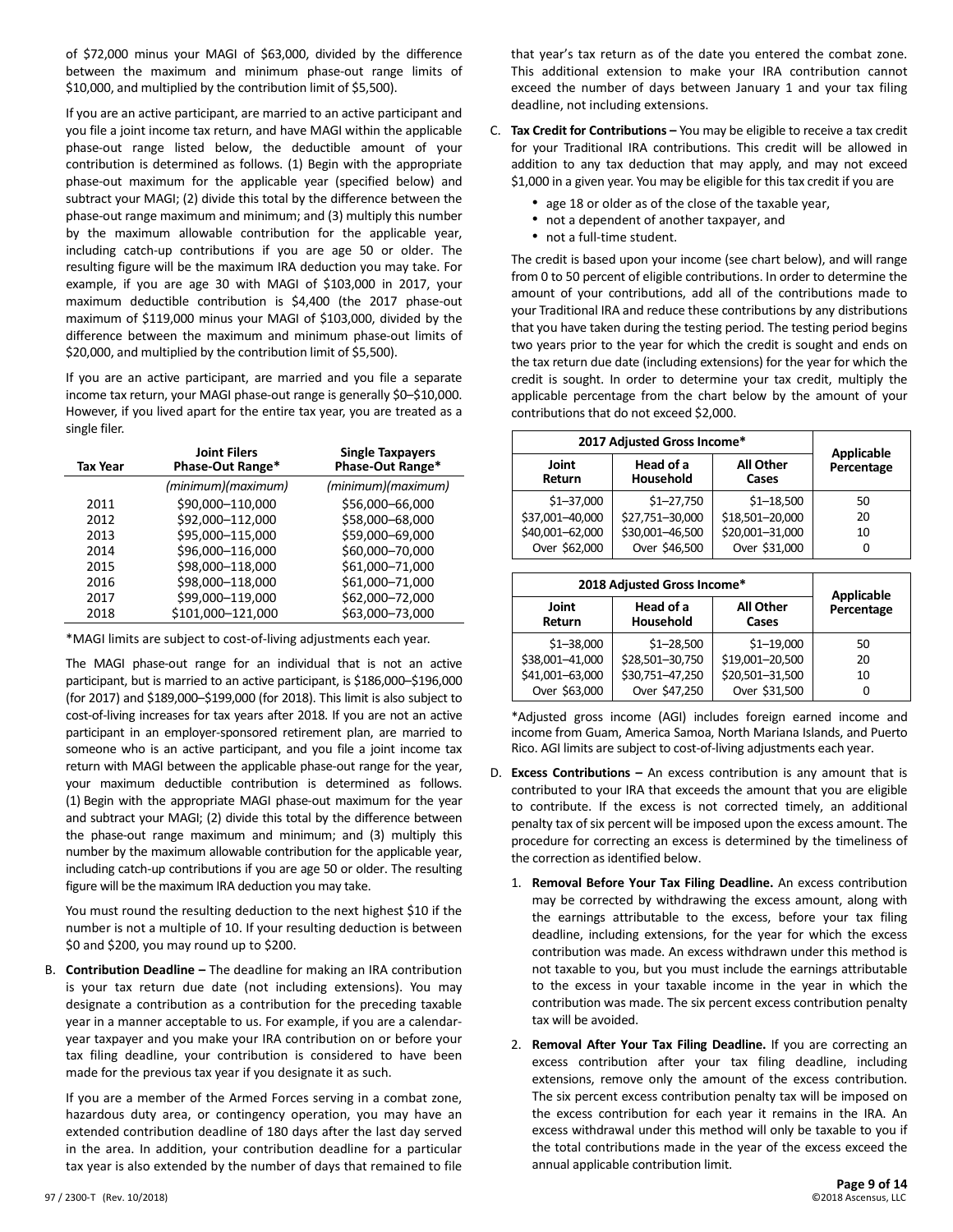3. **Carry Forward to a Subsequent Year.** If you do not withdraw the excess contribution, you may carry forward the contribution for a subsequent tax year. To do so, you under-contribute for that tax year and carry the excess contribution amount forward to that year on your tax return. The six percent excess contribution penalty tax will be imposed on the excess amount for each year that it remains as an excess contribution at the end of the year.

You must file IRS Form 5329 along with your income tax return to report and remit any additional taxes to the IRS.

- E. **Tax-Deferred Earnings –** The investment earnings of your IRA are not subject to federal income tax until distributions are made (or, in certain instances, when distributions are deemed to be made).
- F. **Nondeductible Contributions –** You may make nondeductible contributions to your IRA to the extent that deductible contributions are not allowed. The sum of your deductible and nondeductible IRA contributions cannot exceed your contribution limit (the lesser of the allowable contribution limit described previously, or 100 percent of compensation). You may elect to treat deductible IRA contributions as nondeductible contributions.

If you make nondeductible contributions for a particular tax year, you must report the amount of the nondeductible contribution along with your income tax return using IRS Form 8606. Failure to file IRS Form 8606 will result in a \$50 per failure penalty.

If you overstate the amount of designated nondeductible contributions for any taxable year, you are subject to a \$100 penalty unless reasonable cause for the overstatement can be shown.

G. **Taxation of Distributions –** The taxation of IRA distributions depends on whether or not you have ever made nondeductible IRA contributions. If you have only made deductible contributions, all IRA distribution amounts will be included in income.

If you have ever made nondeductible contributions to any IRA, the following formula must be used to determine the amount of any IRA distribution excluded from income.

(Aggregate Nondeductible Contributions)

x (Amount Withdrawn) Aggregate IRA Balance = Amount Excluded From Income

**NOTE:** Aggregate nondeductible contributions include all nondeductible contributions made by you through the end of the year of the distribution that have not previously been withdrawn and excluded from income. Also note that the aggregate IRA balance includes the total balance of all of your Traditional and SIMPLE IRAs as of the end of the year of distribution and any distributions occurring during the year.

- H. **Income Tax Withholding –** Any withdrawal from your IRA is subject to federal income tax withholding. You may, however, elect not to have withholding apply to your IRA withdrawal. If withholding is applied to your withdrawal, not less than 10 percent of the amount withdrawn must be withheld.
- I. **Early Distribution Penalty Tax –** If you receive an IRA distribution before you attain age 59½, an additional early distribution penalty tax of 10 percent will apply to the taxable amount of the distribution unless one of the following exceptions apply. **1) Death.** After your death, payments made to your beneficiary are not subject to the 10 percent early distribution penalty tax. **2) Disability.** If you are disabled at the time of distribution, you are not subject to the additional 10 percent early distribution penalty tax. In order to be disabled, a physician must determine that your impairment can be expected to result in death or to be of long, continued, and indefinite duration. **3) Substantially equal periodic payments.** You are not subject to the additional 10 percent early distribution penalty tax if you are taking a series of substantially equal periodic payments (at least annual payments) over your life expectancy or the joint life expectancy of you and your beneficiary. You

must continue these payments for the longer of five years or until you reach age 59½. **4) Unreimbursed medical expenses.** If you take payments to pay for unreimbursed medical expenses that exceed a specified percentage of your adjusted gross income, you will not be subject to the 10 percent early distribution penalty tax. For further detailed information and effective dates you may obtain IRS Publication 590-B, *Distributions from Individual Retirement Arrangements (IRAs),* from the IRS. The medical expenses may be for you, your spouse, or any dependent listed on your tax return. **5) Health insurance premiums.** If you are unemployed and have received unemployment compensation for 12 consecutive weeks under a federal or state program, you may take payments from your IRA to pay for health insurance premiums without incurring the 10 percent early distribution penalty tax. **6) Higher education expenses.** Payments taken for certain qualified higher education expenses for you, your spouse, or the children or grandchildren of you or your spouse, will not be subject to the 10 percent early distribution penalty tax. **7) First-time homebuyer.** You may take payments from your IRA to use toward qualified acquisition costs of buying or building a principal residence. The amount you may take for this reason may not exceed a lifetime maximum of \$10,000. The payment must be used for qualified acquisition costs within 120 days of receiving the distribution. **8) IRS levy.** Payments from your IRA made to the U.S. government in response to a federal tax levy are not subject to the 10 percent early distribution penalty tax. **9) Qualified reservist distributions.** If you are a qualified reservist member called to active duty for more than 179 days or an indefinite period, the payments you take from your IRA during the active duty period are not subject to the 10 percent early distribution penalty tax.

You must file IRS Form 5329 along with your income tax return to the IRS to report and remit any additional taxes or to claim a penalty tax exception.

- J. **Rollovers and Conversions –** Your IRA may be rolled over to another IRA, SIMPLE IRA, or an eligible employer-sponsored retirement plan of yours, may receive rollover contributions, or may be converted to a Roth IRA, provided that all of the applicable rollover and conversion rules are followed. Rollover is a term used to describe a movement of cash or other property to your IRA from another IRA, or from your employer's qualified retirement plan, 403(a) annuity, 403(b) taxsheltered annuity, 457(b) eligible governmental deferred compensation plan, or federal Thrift Savings Plan. The amount rolled over is not subject to taxation or the additional 10 percent early distribution penalty tax. Conversion is a term used to describe the movement of Traditional IRA assets to a Roth IRA. A conversion generally is a taxable event. The general rollover and conversion rules are summarized below. These transactions are often complex. If you have any questions regarding a rollover or conversion, please see a competent tax advisor.
	- 1. **Traditional IRA-to-Traditional IRA Rollovers.** Assets distributed from your Traditional IRA may be rolled over to the same Traditional IRA or another Traditional IRA of yours if the requirements of IRC Sec. 408(d)(3) are met. A proper IRA-to-IRA rollover is completed if all or part of the distribution is rolled over not later than 60 days after the distribution is received. In the case of a distribution for a first-time homebuyer where there was a delay or cancellation of the purchase, the 60-day rollover period may be extended to 120 days.

You are permitted to roll over only one distribution from an IRA (Traditional, Roth, or SIMPLE) in a 12-month period, regardless of the number of IRAs you own. A distribution may be rolled over to the same IRA or to another IRA that is eligible to receive the rollover. For more information on rollover limitations, you may wish to obtain IRS Publication 590-B, *Distributions from Individual Retirement Arrangements (IRAs)*, from the IRS or refer to the IRS website at www.irs.gov.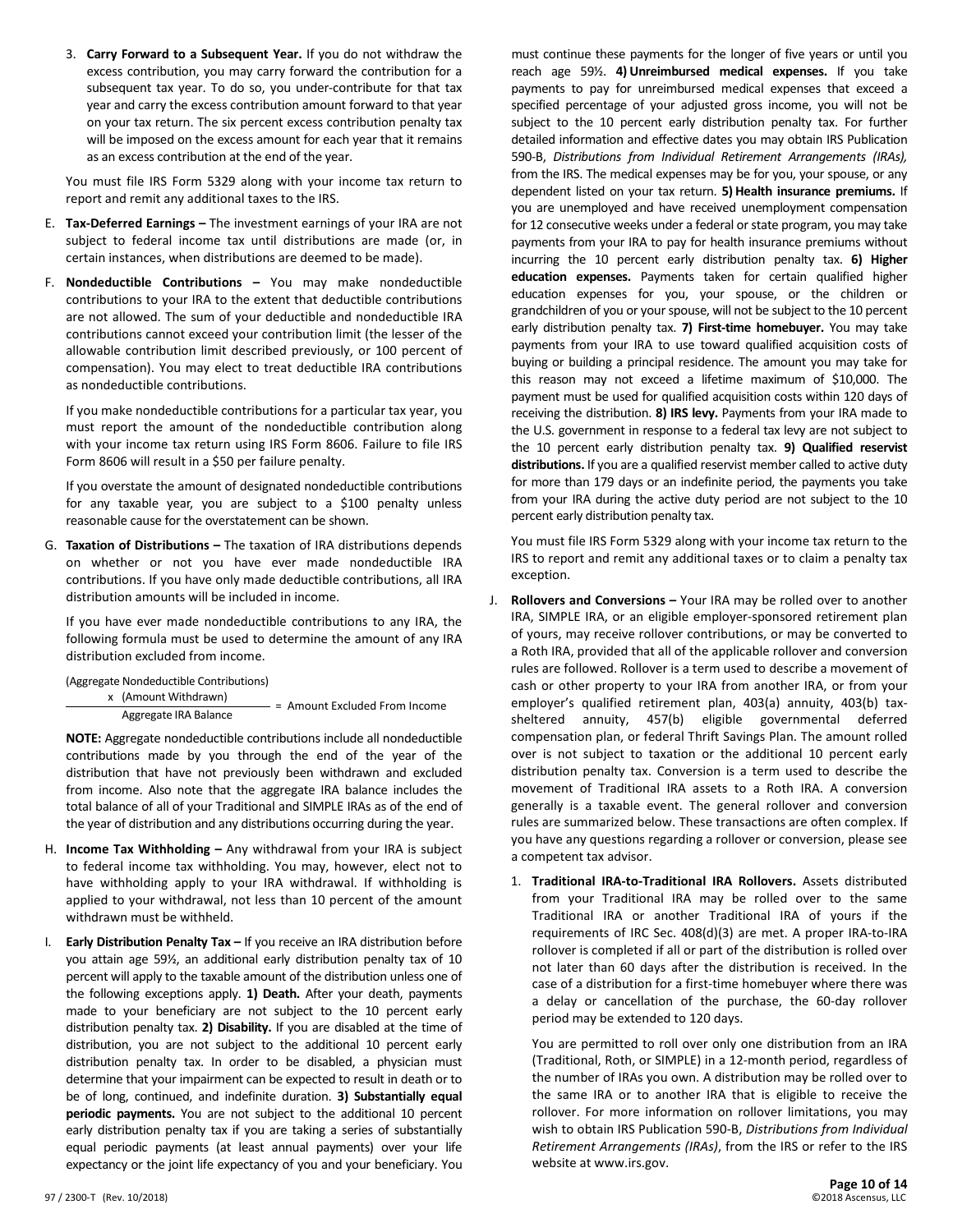2. **SIMPLE IRA-to-Traditional IRA Rollovers.** Assets distributed from your SIMPLE IRA may be rolled over to your Traditional IRA without IRS penalty tax provided two years have passed since you first participated in a SIMPLE IRA plan sponsored by your employer. As with Traditional IRA-to-Traditional IRA rollovers, the requirements of IRC Sec. 408(d)(3) must be met. A proper SIMPLE IRA-to-IRA rollover is completed if all or part of the distribution is rolled over not later than 60 days after the distribution is received.

You are permitted to roll over only one distribution from an IRA (Traditional, Roth, or SIMPLE) in a 12-month period, regardless of the number of IRAs you own. A distribution may be rolled over to the same IRA or to another IRA that is eligible to receive the rollover. For more information on rollover limitations, you may wish to obtain IRS Publication 590-B, *Distributions from Individual Retirement Arrangements (IRAs)*, from the IRS or refer to the IRS website at www.irs.gov.

3. **Employer-Sponsored Retirement Plan-to-Traditional IRA Rollovers.** You may roll over, directly or indirectly, any eligible rollover distribution from an eligible employer-sponsored retirement plan. An eligible rollover distribution is defined generally as any distribution from a qualified retirement plan, 403(a) annuity, 403(b) tax-sheltered annuity, 457(b) eligible governmental deferred compensation plan, or federal Thrift Savings Plan unless it is a required minimum distribution, hardship distribution, part of a certain series of substantially equal periodic payments, corrective distributions of excess contributions, excess deferrals, excess annual additions and any income allocable to the excess, deemed loan distribution, dividends on employer securities, the cost of life insurance coverage, or a distribution of Roth elective deferrals from a 401(k), 403(b), governmental 457(b), or federal Thrift Savings Plan.

If you elect to receive your rollover distribution prior to placing it in an IRA, thereby conducting an indirect rollover, your plan administrator generally will be required to withhold 20 percent of your distribution as a payment of income taxes. When completing the rollover, you may make up out of pocket the amount withheld, and roll over the full amount distributed from your employersponsored retirement plan. To qualify as a rollover, your eligible rollover distribution generally must be rolled over to your IRA not later than 60 days after you receive the distribution. In the case of a plan loan offset due to plan termination or severance from employment, the deadline for completing the rollover is your tax return due date (including extensions) for the year in which the offset occurs. Alternatively, you may claim the withheld amount as income, and pay the applicable income tax, and if you are under age 59½, the 10 percent early distribution penalty tax (unless an exception to the penalty applies).

As an alternative to the indirect rollover, your employer generally must give you the option to directly roll over your employersponsored retirement plan balance to an IRA. If you elect the direct rollover option, your eligible rollover distribution will be paid directly to the IRA (or other eligible employer-sponsored retirement plan) that you designate. The 20 percent withholding requirements do not apply to direct rollovers.

- 4. **Beneficiary Rollovers From Employer-Sponsored Retirement Plans.** If you are a spouse, nonspouse, or qualified trust beneficiary of a deceased employer-sponsored retirement plan participant, you may directly roll over inherited assets from a qualified retirement plan, 403(a) annuity, 403(b) tax-sheltered annuity, or 457(b) eligible governmental deferred compensation plan to an inherited IRA. The IRA must be maintained as an inherited IRA, subject to the beneficiary distribution requirements.
- 5. **Traditional IRA-to-SIMPLE IRA Rollovers.** Assets distributed from your Traditional IRA may be rolled over to a SIMPLE IRA if the

requirements of IRC Sec. 408(d)(3) are met and two years have passed since you first participated in a SIMPLE IRA plan sponsored by your employer. A proper Traditional IRA-to-SIMPLE IRA rollover is completed if all or part of the distribution is rolled over not later than 60 days after the distribution is received. In the case of a distribution for a first-time homebuyer where there was a delay or cancellation of the purchase, the 60-day rollover period may be extended to 120 days.

You are permitted to roll over only one distribution from an IRA (Traditional, Roth, or SIMPLE) in a 12-month period, regardless of the number of IRAs you own. A distribution may be rolled over to the same IRA or to another IRA that is eligible to receive the rollover. For more information on rollover limitations, you may obtain IRS Publication 590-B, *Distributions from Individual Retirement Arrangements (IRAs)*, from the IRS or refer to the IRS website at www.irs.gov.

- 6. **Traditional IRA-to-Employer-Sponsored Retirement Plan Rollovers.** You may roll over, directly or indirectly, any taxable eligible rollover distribution from an IRA to your qualified retirement plan, 403(a) annuity, 403(b) tax-sheltered annuity, or 457(b) eligible governmental deferred compensation plan as long as the employersponsored retirement plan accepts such rollover contributions.
- 7. **Traditional IRA-to-Roth IRA Conversions.** If you convert to a Roth IRA, the amount of the conversion from your Traditional IRA to your Roth IRA will be treated as a distribution for income tax purposes, and is includible in your gross income (except for any nondeductible contributions). Although the conversion amount generally is included in income, the 10 percent early distribution penalty tax will not apply to conversions from a Traditional IRA to a Roth IRA, regardless of whether you qualify for any exceptions to the 10 percent penalty tax. If you are age 70½ or older you must remove your required minimum distribution before converting your Traditional IRA.
- 8. **Qualified HSA Funding Distribution.** If you are eligible to contribute to a health savings account (HSA), you may be eligible to take a one-time tax-free qualified HSA funding distribution from your IRA and directly deposit it to your HSA. The amount of the qualified HSA funding distribution may not exceed the maximum HSA contribution limit in effect for the type of high deductible health plan coverage (i.e., single or family coverage) that you have at the time of the deposit, and counts toward your HSA contribution limit for that year. For further detailed information, you may wish to obtain IRS Publication 969, *Health Savings Accounts and Other Tax-Favored Health Plans*.
- 9. **Rollovers of Settlement Payments From Bankrupt Airlines.** If you are a qualified airline employee who has received a qualified airline settlement payment from a commercial airline carrier under the approval of an order of a federal bankruptcy court, you are allowed to roll over up to 90 percent of the proceeds into your Traditional IRA within 180 days after receipt of such amount, or by a later date if extended by federal law. If you make such a rollover contribution, you may exclude the amount rolled over from your gross income in the taxable year in which the airline settlement payment was paid to you. For further detailed information and effective dates you may obtain IRS Publication 590-A, *Contributions to Individual Retirement Arrangements (IRAs)*, from the IRS or refer to the IRS website at www.irs.gov.
- 10. **Rollovers of Exxon Valdez Settlement Payments.** If you receive a qualified settlement payment from Exxon Valdez litigation, you may roll over the amount of the settlement, up to \$100,000, reduced by the amount of any qualified Exxon Valdez settlement income previously contributed to a Traditional or Roth IRA or eligible retirement plan in prior taxable years. You will have until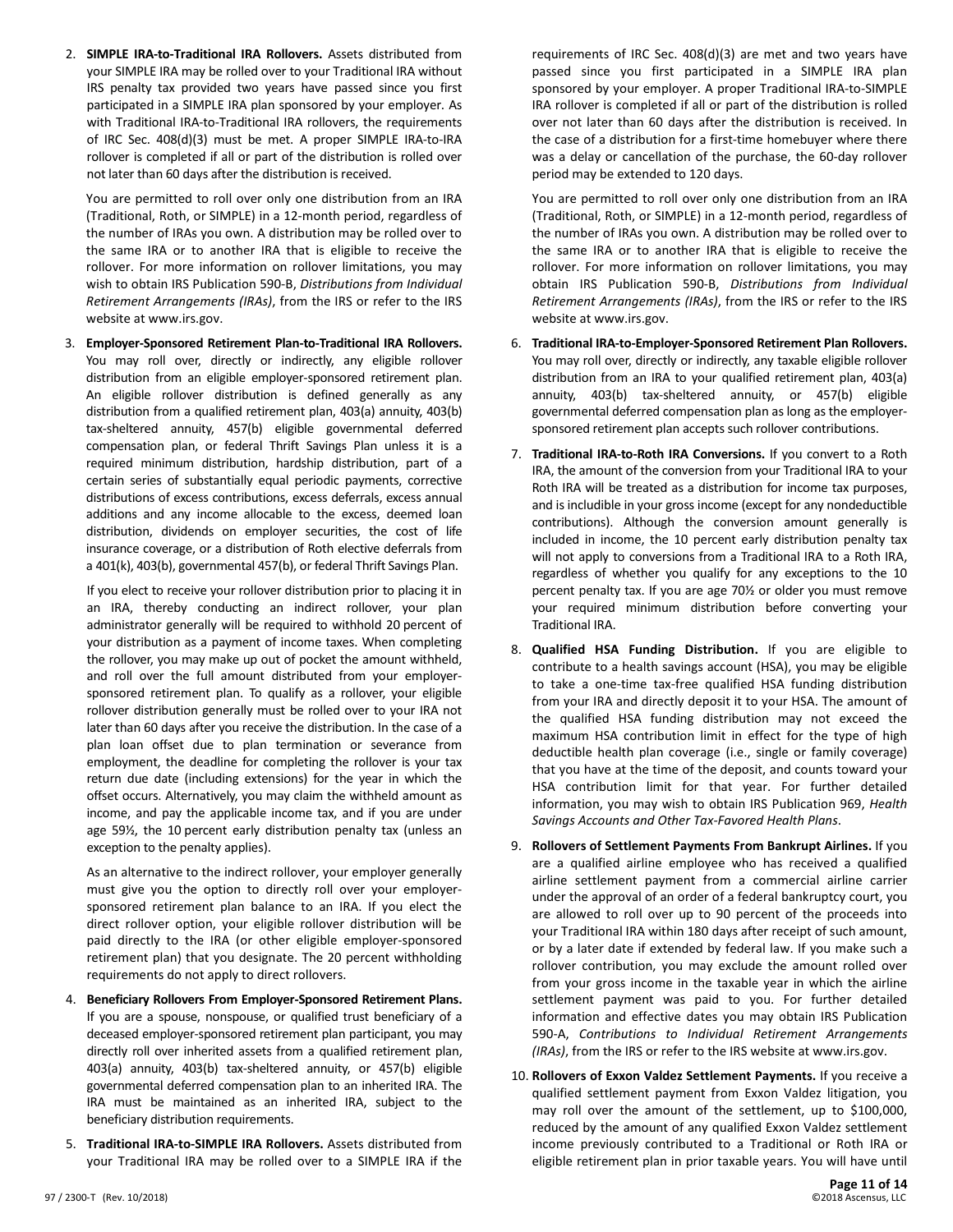your tax return due date (not including extensions) for the year in which the qualified settlement income is received to make the rollover contribution. To obtain more information on this type of rollover, you may wish to visit the IRS website at www.irs.gov.

- 11. **Rollover of IRS Levy.** If you receive a refund of eligible retirement plan assets that had been wrongfully levied, you may roll over the amount returned up until your tax return due date (not including extensions) for the year in which the money was returned.
- 12. **Written Election.** At the time you make a rollover to an IRA, you must designate in writing to the trustee your election to treat that contribution as a rollover. Once made, the rollover election is irrevocable.
- K. **Transfer Due to Divorce –** If all or any part of your IRA is awarded to your spouse or former spouse in a divorce or legal separation proceeding, the amount so awarded will be treated as the spouse's IRA (and may be transferred pursuant to a court-approved divorce decree or written legal separation agreement to another IRA of your spouse), and will not be considered a taxable distribution to you. A transfer is a tax-free direct movement of cash and/or property from one Traditional IRA to another.
- L. **Recharacterizations –** If you make a contribution to a Traditional IRA and later recharacterize either all or a portion of the original contribution to a Roth IRA along with net income attributable, you may elect to treat the original contribution as having been made to the Roth IRA. The same methodology applies when recharacterizing a contribution from a Roth IRA to a Traditional IRA. For tax years beginning before January 1, 2018, if you have converted from a Traditional IRA to a Roth IRA you may recharacterize the conversion along with net income attributable back to a Traditional IRA. The deadline for completing a recharacterization is your tax filing deadline (including any extensions) for the year for which the original contribution was made or conversion completed. However, effective for tax years beginning after December 31, 2017, you may not recharacterize a Roth IRA conversion.

# **LIMITATIONS AND RESTRICTIONS**

- A. **SEP Plans –** Under a simplified employee pension (SEP) plan that meets the requirements of IRC Sec. 408(k), your employer may make contributions to your IRA. Your employer is required to provide you with information that describes the terms of your employer's SEP plan.
- B. **Spousal IRA –** If you are married and have compensation, you may contribute to an IRA established for the benefit of your spouse for any year prior to the year your spouse turns age 70½, regardless of whether or not your spouse has compensation. You may make these spousal contributions even if you are age 70½ or older. You must file a joint income tax return for the year for which the contribution is made.

The amount you may contribute to your IRA and your spouse's IRA is the lesser of 100 percent of your combined eligible compensation or \$11,000 for 2017 and 2018. This amount may be increased with costof-living adjustments each year. However, you may not contribute more than the individual contribution limit to each IRA.

If your spouse is age 50 or older by the close of the taxable year, and is otherwise eligible, you may make an additional contribution to your spouse's IRA. The maximum additional contribution is \$1,000 per year.

- C. **Deduction of Rollovers and Transfers –** A deduction is not allowed for rollover or transfer contributions.
- D. **Gift Tax –** Transfers of your IRA assets to a beneficiary made during your life and at your request may be subject to federal gift tax under IRC Sec. 2501.
- E. **Special Tax Treatment –** Capital gains treatment and 10-year income averaging authorized by IRC Sec. 402 do not apply to IRA distributions.
- F. **Prohibited Transactions –** If you or your beneficiary engage in a prohibited transaction with your IRA, as described in IRC Sec. 4975, your IRA will lose its tax-deferred status, and you must include the value of your account in your gross income for that taxable year. The following transactions are examples of prohibited transactions with your IRA. (1) Taking a loan from your IRA (2) Buying property for personal use (present or future) with IRA assets (3) Receiving certain bonuses or premiums because of your IRA.
- G. **Pledging –** If you pledge any portion of your IRA as collateral for a loan, the amount so pledged will be treated as a distribution and will be included in your gross income for that year.

#### **OTHER**

- A. **IRS Plan Approval –** Articles I through VII of the agreement used to establish this IRA have been approved by the IRS. The IRS approval is a determination only as to form. It is not an endorsement of the plan in operation or of the investments offered.
- B. **Additional Information –** For further information on IRAs, you may wish to obtain IRS Publication 590-A, *Contributions to Individual Retirement Arrangements (IRAs)*, or Publication 590-B, *Distributions from Individual Retirement Arrangements (IRAs)*, by calling 800-TAX-FORM, or by visiting www.irs.gov on the Internet.
- C. **Important Information About Procedures for Opening a New Account –** To help the government fight the funding of terrorism and money laundering activities, federal law requires all financial organizations to obtain, verify, and record information that identifies each person who opens an account. Therefore, when you open an IRA, you are required to provide your name, residential address, date of birth, and identification number. We may require other information that will allow us to identify you.
- D. **Qualified Reservist Distributions –** If you are an eligible qualified reservist who has taken penalty-free qualified reservist distributions from your IRA or retirement plan, you may recontribute those amounts to an IRA generally within a two-year period from your date of return.
- E. **Qualified Charitable Distributions –** If you are age 70½ or older, you may take tax-free IRA distributions of up to \$100,000 per year and have these distributions paid directly to certain charitable organizations. Special tax rules may apply. For further detailed information you may obtain IRS Publication 590-B, *Distributions from Individual Retirement Arrangements (IRAs)*, from the IRS or refer to the IRS website at www.irs.gov.
- F. **Disaster Related Relief –** If you qualify (for example, you sustained an economic loss due to, or are otherwise considered affected by, certain IRS designated disasters), you may be eligible for favorable tax treatment on distributions, rollovers, and other transactions involving your IRA. Qualified disaster relief may include penalty-tax free early distributions made during specified timeframes for each disaster, the ability to include distributions in your gross income ratably over multiple years, the ability to roll over distributions to an eligible retirement plan without regard to the 60-day rollover rule, and more. For additional information on specific disasters, including a complete listing of disaster areas, qualification requirements for relief, and allowable disaster-related IRA transactions, you may wish to obtain IRS Publication 590-B, *Distributions from Individual Retirement Arrangements (IRAs)*, from the IRS or refer to the IRS website at www.irs.gov.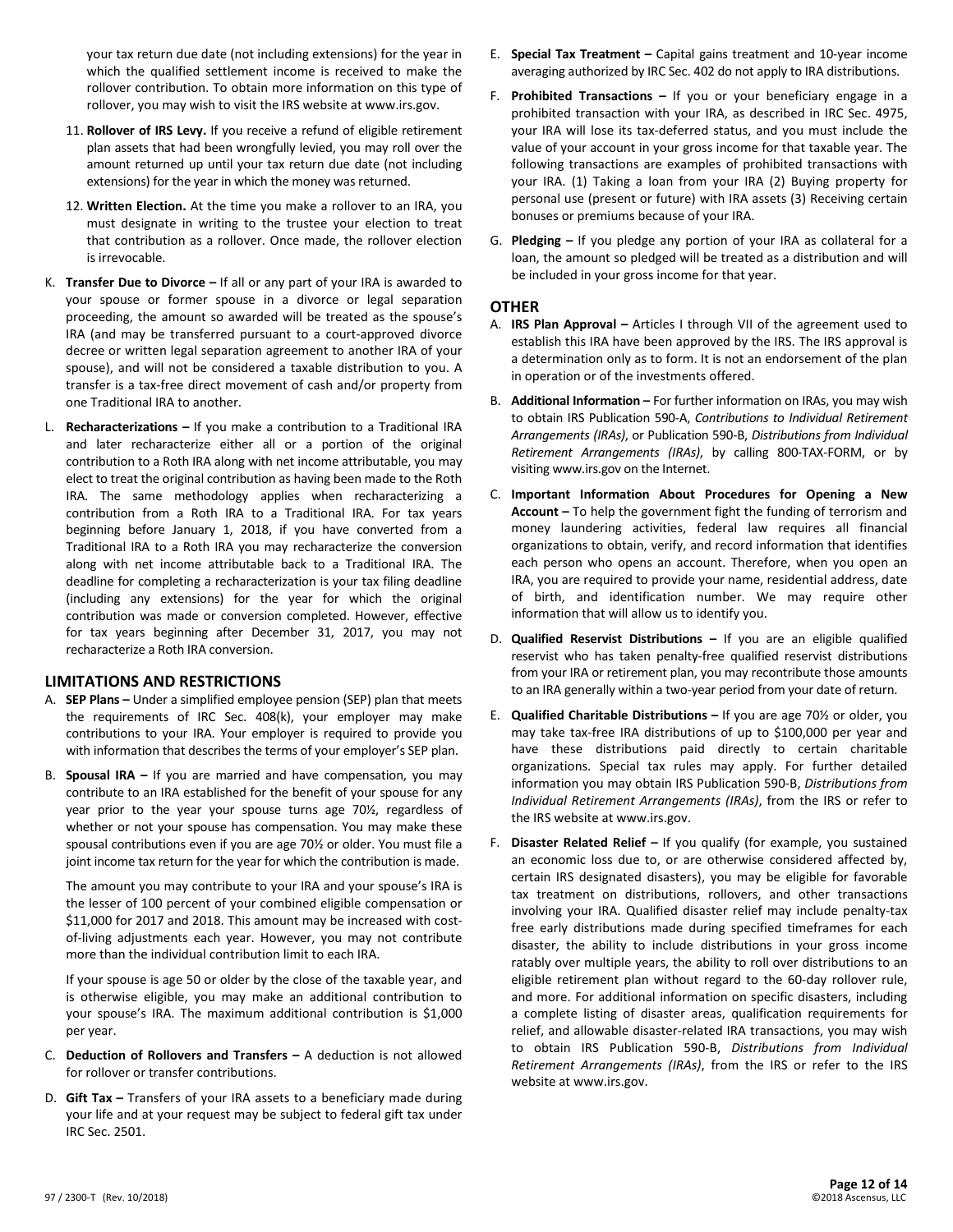# **FINANCIAL DISCLOSURE**

*The term* IRA *will be used below to mean Traditional IRA, Roth IRA, and SIMPLE IRA, unless otherwise specified.*

**The financial organization should complete the financial disclosure using Method I, Method II, or Method III.** *If the growth of the IRA can reasonably be projected, use either Method I or Method II. The account values projected using Method I or Method II must be reduced by all applicable fees and penalties. If annual fees are assessed, such as an annual service fee, use Method II. If no projection of growth of the IRA can reasonably be shown, use Method III.*

# **METHOD I Growth can be projected** *(Do not use Method I if an annual fee is charged. Instead, use Method II for financial projections.)*

# Your Age on Your Birth Date This Year \_\_\_\_\_\_\_\_\_\_\_\_\_\_\_Length of Time Deposit (If applicable)

The charts below give projections of the value of your IRA by showing the amount available at the end of each year. These projections assume an interest rate of .25%, compounded annually. If you have invested your IRA in a time deposit, a loss-of-earnings penalty may be charged against a withdrawal before maturity. A transaction fee may also apply to your IRA.

The Regular Contribution chart assumes that an annual contribution of \$1,000 is made on the first day of each year. The Rollover, Transfer, or Conversion\* chart assumes that a one-time deposit of \$1,000 is made on the first day of the first year.

*Indicate the projected account value for each of the years, taking into consideration any applicable loss of earnings penalty or other fees assessed if the IRA owner received a distribution at the end of the year for which the projection is being made. First, circle the year-end projected IRA value that is applicable for each of the first five years. Next, circle the applicable IRA value for the years in which the IRA owner will attain ages 60, 65, and 70.*

| <b>REGULAR CONTRIBUTION</b>                                                                                      | <b>ROLLOVER, TRANSFER, OR CONVERSION*</b>                                                                |  |  |
|------------------------------------------------------------------------------------------------------------------|----------------------------------------------------------------------------------------------------------|--|--|
| FINANCIAL PROJECTIONS WITH .25% RATE OF INTEREST                                                                 | FINANCIAL PROJECTIONS WITH .25% RATE OF INTEREST                                                         |  |  |
| AMT. AFTER                                                                                                       | AMT. AFTER                                                                                               |  |  |
| <b>ACCOUNT</b>                                                                                                   | NO.                                                                                                      |  |  |
| NO.                                                                                                              | <b>ACCOUNT</b>                                                                                           |  |  |
| 1 MO.                                                                                                            | 1 MO.                                                                                                    |  |  |
| 3 MO.                                                                                                            | 3 MO.                                                                                                    |  |  |
| 6 MO.                                                                                                            | 6 MO.                                                                                                    |  |  |
| <b>FEES AND</b>                                                                                                  | <b>FEES AND</b>                                                                                          |  |  |
| YRS                                                                                                              | <b>YRS</b>                                                                                               |  |  |
| VALUE                                                                                                            | VALUE                                                                                                    |  |  |
| PENALTY                                                                                                          | PENALTY                                                                                                  |  |  |
| PENALTY                                                                                                          | PENALTY                                                                                                  |  |  |
| PENALTY                                                                                                          | PENALTY                                                                                                  |  |  |
| PENALTIES                                                                                                        | PENALTIES                                                                                                |  |  |
| \$1,002.50                                                                                                       | \$1,002.50                                                                                               |  |  |
| \$1,002.29                                                                                                       | \$1,002.29                                                                                               |  |  |
| \$1,001.87                                                                                                       | \$1.001.87                                                                                               |  |  |
| \$1.001.25                                                                                                       | \$1.001.25                                                                                               |  |  |
| 1                                                                                                                | 1                                                                                                        |  |  |
| $\overline{2}$                                                                                                   | $\overline{2}$                                                                                           |  |  |
| 2,007.51                                                                                                         | 1,005.01                                                                                                 |  |  |
| 2,007.09                                                                                                         | 1,004.80                                                                                                 |  |  |
| 2,006.25                                                                                                         | 1,004.38                                                                                                 |  |  |
| 2,005.00                                                                                                         | 1,003.75                                                                                                 |  |  |
| 3<br>3,014.40<br>3,015.03<br>3,013.14<br>3,011.26<br>4                                                           | 3<br>1,007.52<br>1,007.31<br>1,006.89<br>1,006.26<br>4<br>1,008.78                                       |  |  |
| 4,025.06<br>4,024.22<br>4,022.55<br>4,020.03<br>5<br>5,037.63<br>5,036.58<br>5,034.48<br>5,031.33                | 1,010.04<br>1,009.83<br>1,009.41<br>5<br>1,012.56<br>1,012.35<br>1,011.93<br>1,011.30                    |  |  |
| 6,051.46                                                                                                         | 1,015.09                                                                                                 |  |  |
| 6,048.94                                                                                                         | 6                                                                                                        |  |  |
| 6                                                                                                                | 1,014.88                                                                                                 |  |  |
| 6,052.72                                                                                                         | 1,014.46                                                                                                 |  |  |
| 6,045.15                                                                                                         | 1,013.83                                                                                                 |  |  |
| $\overline{7}$                                                                                                   | $\overline{7}$                                                                                           |  |  |
| 7.068.88                                                                                                         | 1,017.63                                                                                                 |  |  |
| 7,070.35                                                                                                         | 1.017.42                                                                                                 |  |  |
| 7,065.93                                                                                                         | 1,017.00                                                                                                 |  |  |
| 7,061.51                                                                                                         | 1,016.36                                                                                                 |  |  |
| 8                                                                                                                | 8                                                                                                        |  |  |
| 8,090.53                                                                                                         | 1,020.18                                                                                                 |  |  |
| 8,088.84                                                                                                         | 1,019.96                                                                                                 |  |  |
| 8,085.47                                                                                                         | 1,019.54                                                                                                 |  |  |
| 8,080.41                                                                                                         | 1,018.90                                                                                                 |  |  |
| 9                                                                                                                | 9                                                                                                        |  |  |
| 9,113.25                                                                                                         | 1,022.73                                                                                                 |  |  |
| 9,111.35                                                                                                         | 1,022.51                                                                                                 |  |  |
| 9,107.56                                                                                                         | 1,022.09                                                                                                 |  |  |
| 9,101.86                                                                                                         | 1,021.45                                                                                                 |  |  |
| 10                                                                                                               | 10                                                                                                       |  |  |
| 10,138.54                                                                                                        | 1,025.28                                                                                                 |  |  |
| 10,132.20                                                                                                        | 1,025.07                                                                                                 |  |  |
| 10,136.42                                                                                                        | 1,024.64                                                                                                 |  |  |
| 10,125.86                                                                                                        | 1,024.00                                                                                                 |  |  |
| 11,164.06                                                                                                        | 1,027.85                                                                                                 |  |  |
| 11,159.40                                                                                                        | 1,027.63                                                                                                 |  |  |
| 11                                                                                                               | 1,027.20                                                                                                 |  |  |
| 11,166.38                                                                                                        | 11                                                                                                       |  |  |
| 11,152.42                                                                                                        | 1,026.56                                                                                                 |  |  |
| 12                                                                                                               | 12                                                                                                       |  |  |
| 12,196.80                                                                                                        | 1,030.42                                                                                                 |  |  |
| 12,194.26                                                                                                        | 1,030.20                                                                                                 |  |  |
| 12,189.18                                                                                                        | 1,029.77                                                                                                 |  |  |
| 12,181.55                                                                                                        | 1,029.13                                                                                                 |  |  |
| 13                                                                                                               | 13                                                                                                       |  |  |
| 13,229.79                                                                                                        | 1,032.99                                                                                                 |  |  |
| 13,227.03                                                                                                        | 1,032.78                                                                                                 |  |  |
| 13,221.52                                                                                                        | 1,032.35                                                                                                 |  |  |
| 13,213.25                                                                                                        | 1,031.70                                                                                                 |  |  |
| 14,256.45                                                                                                        | 14                                                                                                       |  |  |
| 14                                                                                                               | 1,035.57                                                                                                 |  |  |
| 14,265.37                                                                                                        | 1,035.36                                                                                                 |  |  |
| 14,262.39                                                                                                        | 1,034.93                                                                                                 |  |  |
| 14,247.53                                                                                                        | 1,034.28                                                                                                 |  |  |
| 15<br>15,303.53<br>15,300.34<br>15,293.96<br>15,284.40                                                           | 15<br>1,038.16<br>1,037.95<br>1,037.51<br>1,036.87<br>16                                                 |  |  |
| 16<br>16,344.29<br>16,340.88<br>16,334.07<br>16,323.86<br>17,376.78<br>17<br>17,387.65<br>17,384.03<br>17,365.91 | 1,040.76<br>1,040.54<br>1,040.11<br>1,039.46<br>17<br>1,043.36<br>1,043.14<br>1,042.71<br>1,042.06       |  |  |
| 18                                                                                                               | 18                                                                                                       |  |  |
| 18,429.78                                                                                                        | 1,045.97                                                                                                 |  |  |
| 18,433.62                                                                                                        | 1,044.66                                                                                                 |  |  |
| 18,422.10                                                                                                        | 1,045.75                                                                                                 |  |  |
| 18,410.58                                                                                                        | 1,045.32                                                                                                 |  |  |
| 19                                                                                                               | 19                                                                                                       |  |  |
| 19,482.20                                                                                                        | 1,048.58                                                                                                 |  |  |
| 19,478.14                                                                                                        | 1,048.37                                                                                                 |  |  |
| 19,470.02                                                                                                        | 1,047.93                                                                                                 |  |  |
| 19,457.85                                                                                                        | 1,047.27                                                                                                 |  |  |
| 20                                                                                                               | 20                                                                                                       |  |  |
| 20,529.13                                                                                                        | 1,051.21                                                                                                 |  |  |
| 20,520.57                                                                                                        | 1,050.99                                                                                                 |  |  |
| 20,507.74                                                                                                        | 1,050.55                                                                                                 |  |  |
| 20,533.41                                                                                                        | 1,049.89                                                                                                 |  |  |
| 21                                                                                                               | 21                                                                                                       |  |  |
| 21,587.24                                                                                                        | 1,053.83                                                                                                 |  |  |
| 21,582.74                                                                                                        | 1,053.61                                                                                                 |  |  |
| 21,573.75                                                                                                        | 1,053.17                                                                                                 |  |  |
| 21,560.26                                                                                                        | 1,052.52                                                                                                 |  |  |
| 22                                                                                                               | 22                                                                                                       |  |  |
| 22,643.71                                                                                                        | 1,056.47                                                                                                 |  |  |
| 22,638.99                                                                                                        | 1,056.25                                                                                                 |  |  |
| 22,629.56                                                                                                        | 1,055.81                                                                                                 |  |  |
| 22,615.40                                                                                                        | 1,055.15                                                                                                 |  |  |
| 23                                                                                                               | 23                                                                                                       |  |  |
| 23,688.00                                                                                                        | 1,059.11                                                                                                 |  |  |
| 23,702.82                                                                                                        | 1,058.89                                                                                                 |  |  |
| 23,697.88                                                                                                        | 1,058.45                                                                                                 |  |  |
| 23,673.19                                                                                                        | 1,057.79                                                                                                 |  |  |
| 24                                                                                                               | 24                                                                                                       |  |  |
| 24,764.57                                                                                                        | 1,061.76                                                                                                 |  |  |
| 24,759.42                                                                                                        | 1,061.54                                                                                                 |  |  |
| 24,749.10                                                                                                        | 1,061.09                                                                                                 |  |  |
| 24,733.62                                                                                                        | 1,060.43                                                                                                 |  |  |
| 25                                                                                                               | 25                                                                                                       |  |  |
| 25,828.99                                                                                                        | 1,064.41                                                                                                 |  |  |
| 25,823.61                                                                                                        | 1,064.19                                                                                                 |  |  |
| 25,812.84                                                                                                        | 1,063.75                                                                                                 |  |  |
| 25,796.70                                                                                                        | 1,063.08                                                                                                 |  |  |
| 26                                                                                                               | 26                                                                                                       |  |  |
| 26,890.46                                                                                                        | 1,067.07                                                                                                 |  |  |
| 26,879.25                                                                                                        | 1,066.85                                                                                                 |  |  |
| 26,896.06                                                                                                        | 1,066.41                                                                                                 |  |  |
| 26,862.44                                                                                                        | 1,065.74                                                                                                 |  |  |
| 27                                                                                                               | 27                                                                                                       |  |  |
| 27,965.80                                                                                                        | 1,069.74                                                                                                 |  |  |
| 27,959.97                                                                                                        | 1,069.07                                                                                                 |  |  |
| 27,948.32                                                                                                        | 1,068.40                                                                                                 |  |  |
| 27,930.84                                                                                                        | 1,069.52                                                                                                 |  |  |
| 28<br>29,038.21<br>29,032.16<br>29,020.06<br>29,001.92<br>29<br>30,107.04<br>30,094.49<br>30,075.67              | 28<br>1,072.41<br>1,072.19<br>1,071.74<br>1,071.07<br>29<br>1,075.10<br>1,074.87<br>1,074.42<br>1,073.75 |  |  |
| 30,113.31<br>30<br>31.191.09<br>31,184.59<br>31.171.60<br>31,152.10                                              | 30<br>1,077.78<br>1,077.56<br>1,077.11<br>1,076.44                                                       |  |  |
| 31                                                                                                               | 31                                                                                                       |  |  |
| 32,271.57                                                                                                        | 1,080.48                                                                                                 |  |  |
| 32,264.85                                                                                                        | 1,080.25                                                                                                 |  |  |
| 32,251.40                                                                                                        | 1,079.80                                                                                                 |  |  |
| 32,231.23                                                                                                        | 1,079.13                                                                                                 |  |  |
| 32                                                                                                               | 32                                                                                                       |  |  |
| 33,354.75                                                                                                        | 1,083.18                                                                                                 |  |  |
| 33,347.80                                                                                                        | 1,082.95                                                                                                 |  |  |
| 33,333.90                                                                                                        | 1,082.50                                                                                                 |  |  |
| 33,313.06                                                                                                        | 1,081.82                                                                                                 |  |  |
| 33                                                                                                               | 33                                                                                                       |  |  |
| 34,440.64                                                                                                        | 1,085.89                                                                                                 |  |  |
| 34,433.46                                                                                                        | 1,085.66                                                                                                 |  |  |
| 34,419.11                                                                                                        | 1,085.21                                                                                                 |  |  |
| 34,397.58                                                                                                        | 1,084.53                                                                                                 |  |  |
| 34                                                                                                               | 34                                                                                                       |  |  |
| 35,529.24                                                                                                        | 1,088.60                                                                                                 |  |  |
| 35,521.84                                                                                                        | 1,088.37                                                                                                 |  |  |
| 35,507.03                                                                                                        | 1,087.92                                                                                                 |  |  |
| 35,484.83                                                                                                        | 1,087.24                                                                                                 |  |  |
| 35                                                                                                               | 35                                                                                                       |  |  |
| 36,597.67                                                                                                        | 1,091.32                                                                                                 |  |  |
| 36,620.56                                                                                                        | 1,091.10                                                                                                 |  |  |
| 36,612.93                                                                                                        | 1,090.64                                                                                                 |  |  |
| 36,574.78                                                                                                        | 1,089.96                                                                                                 |  |  |
| 36                                                                                                               | 36                                                                                                       |  |  |
| 37,714.61                                                                                                        | 1,094.05                                                                                                 |  |  |
| 37,706.75                                                                                                        | 1,093.82                                                                                                 |  |  |
| 37,691.04                                                                                                        | 1,093.37                                                                                                 |  |  |
| 37,667.47                                                                                                        | 1,092.68                                                                                                 |  |  |
| 37                                                                                                               | 37                                                                                                       |  |  |
| 38.811.40                                                                                                        | 1,096.79                                                                                                 |  |  |
| 38,803.31                                                                                                        | 1,096.56                                                                                                 |  |  |
| 38,787.14                                                                                                        | 1,096.10                                                                                                 |  |  |
| 38,762.88                                                                                                        | 1,095.42                                                                                                 |  |  |
| 38                                                                                                               | 38                                                                                                       |  |  |
| 39,910.93                                                                                                        | 1,099.53                                                                                                 |  |  |
| 39,902.61                                                                                                        | 1,099.30                                                                                                 |  |  |
| 39,885.98                                                                                                        | 1,098.84                                                                                                 |  |  |
| 39,861.04                                                                                                        | 1,098.15                                                                                                 |  |  |
| 39                                                                                                               | 39                                                                                                       |  |  |
| 41,013.20                                                                                                        | 1,102.28                                                                                                 |  |  |
| 41,004.66                                                                                                        | 1,102.05                                                                                                 |  |  |
| 40,987.57                                                                                                        | 1,101.59                                                                                                 |  |  |
| 40,961.94                                                                                                        | 1,100.90                                                                                                 |  |  |
| 40<br>42,109.46<br>42,091.91<br>42,118.24<br>42,065.59                                                           | 40<br>1,105.03<br>1,104.80<br>1,104.34<br>1,103.65<br>41                                                 |  |  |
| 41<br>43,226.03<br>43,217.03<br>43,199.02<br>43,172.00<br>42<br>44,336.60<br>44,327.36<br>44,308.89<br>44,281.18 | 1,107.80<br>1,107.56<br>1,107.10<br>1,106.41<br>42<br>1,110.57<br>1,110.33<br>1,109.87<br>1,109.18       |  |  |
| 43                                                                                                               | 43                                                                                                       |  |  |
| 45.449.94                                                                                                        | 1,113.34                                                                                                 |  |  |
| 45,440.47                                                                                                        | 1,112.65                                                                                                 |  |  |
| 45,421.53                                                                                                        | 1,111.95                                                                                                 |  |  |
| 45,393.13                                                                                                        | 1,113.11                                                                                                 |  |  |
| 44                                                                                                               | 44                                                                                                       |  |  |
| 46,566.06                                                                                                        | 1,116.12                                                                                                 |  |  |
| 46,556.36                                                                                                        | 1,115.43                                                                                                 |  |  |
| 46,536.96                                                                                                        | 1,114.73                                                                                                 |  |  |
| 46,507.86                                                                                                        | 1,115.89                                                                                                 |  |  |
| 45                                                                                                               | 45                                                                                                       |  |  |
| 47,684.98                                                                                                        | 1,118.92                                                                                                 |  |  |
| 47,675.04                                                                                                        | 1,118.68                                                                                                 |  |  |
| 47,655.18                                                                                                        | 1,118.22                                                                                                 |  |  |
| 47,625.37                                                                                                        | 1,117.52                                                                                                 |  |  |
| 46<br>48,806.69<br>48,796.52<br>48,776.19<br>48,745.68<br>47<br>49,920.81<br>49,900.00<br>49,868.79              | 46<br>1,121.71<br>1,121.48<br>1,121.01<br>1,120.31<br>47<br>1,124.52                                     |  |  |
| 49,931.21<br>51,047.90<br>48<br>51,058.54<br>51,026.62<br>50,994.71                                              | 1,124.28<br>1,123.81<br>1,123.11<br>48<br>1,127.33<br>1,127.09<br>1,126.62<br>1,125.92                   |  |  |
| 49                                                                                                               | 49                                                                                                       |  |  |
| 52,177.81                                                                                                        | 1,130.15                                                                                                 |  |  |
| 52,156.06                                                                                                        | 1,129.91                                                                                                 |  |  |
| 52,188.68                                                                                                        | 1,129.44                                                                                                 |  |  |
| 52,123.45                                                                                                        | 1,128.73                                                                                                 |  |  |
| 50                                                                                                               | 50                                                                                                       |  |  |
| 53,321.65                                                                                                        | 1,132.97                                                                                                 |  |  |
| 53,310.55                                                                                                        | 1,132.74                                                                                                 |  |  |
| 53,288.33                                                                                                        | 1,132.26                                                                                                 |  |  |
| 53,255.00                                                                                                        | 1,131.56                                                                                                 |  |  |
| 51                                                                                                               | 51                                                                                                       |  |  |
| 54,457.46                                                                                                        | 1,135.80                                                                                                 |  |  |
| 54,446.11                                                                                                        | 1,135.57                                                                                                 |  |  |
| 54,423.42                                                                                                        | 1,135.09                                                                                                 |  |  |
| 54,389.39                                                                                                        | 1,134.38                                                                                                 |  |  |
| 52                                                                                                               | 52                                                                                                       |  |  |
| 55,596.10                                                                                                        | 1,138.64                                                                                                 |  |  |
| 55,584.52                                                                                                        | 1,137.93                                                                                                 |  |  |
| 55,561.35                                                                                                        | 1,137.22                                                                                                 |  |  |
| 55,526.61                                                                                                        | 1,138.41                                                                                                 |  |  |
| 56,737.59                                                                                                        | 53                                                                                                       |  |  |
| 56,725.77                                                                                                        | 1,141.49                                                                                                 |  |  |
| 56,702.13                                                                                                        | 1,141.25                                                                                                 |  |  |
| 53                                                                                                               | 1,140.06                                                                                                 |  |  |
| 56,666.67                                                                                                        | 1,140.78                                                                                                 |  |  |
| 54                                                                                                               | 54                                                                                                       |  |  |
| 57,869.88                                                                                                        | 1,144.34                                                                                                 |  |  |
| 57,845.76                                                                                                        | 1,142.91                                                                                                 |  |  |
| 57,881.94                                                                                                        | 1,144.11                                                                                                 |  |  |
| 57,809.58                                                                                                        | 1,143.63                                                                                                 |  |  |
| 55                                                                                                               | 55                                                                                                       |  |  |
| 59,029.14                                                                                                        | 1,147.20                                                                                                 |  |  |
| 59,016.84                                                                                                        | 1,146.97                                                                                                 |  |  |
| 58,992.25                                                                                                        | 1,146.49                                                                                                 |  |  |
| 58,955.35                                                                                                        | 1,145.77                                                                                                 |  |  |
| 56                                                                                                               | 56                                                                                                       |  |  |
| 60,179.21                                                                                                        | 1,150.07                                                                                                 |  |  |
| 60,166.68                                                                                                        | 1,149.83                                                                                                 |  |  |
| 60,141.60                                                                                                        | 1,149.35                                                                                                 |  |  |
| 60,103.99                                                                                                        | 1,148.64                                                                                                 |  |  |
| 57                                                                                                               | 57                                                                                                       |  |  |
| 61,293.83                                                                                                        | 1,152.95                                                                                                 |  |  |
| 61,332.16                                                                                                        | 1,152.23                                                                                                 |  |  |
| 61,319.38                                                                                                        | 1,151.51                                                                                                 |  |  |
| 61,255.50                                                                                                        | 1,152.71                                                                                                 |  |  |
| 58                                                                                                               | 58                                                                                                       |  |  |
| 62,487.99                                                                                                        | 1,155.83                                                                                                 |  |  |
| 62,474.97                                                                                                        | 1,155.59                                                                                                 |  |  |
| 62,448.94                                                                                                        | 1,154.39                                                                                                 |  |  |
| 62,409.88                                                                                                        | 1,155.11                                                                                                 |  |  |
| 59                                                                                                               | 59                                                                                                       |  |  |
| 63,646.71                                                                                                        | 1,158.00                                                                                                 |  |  |
| 63,633.45                                                                                                        | 1,157.27                                                                                                 |  |  |
| 63,606.93                                                                                                        | 1,158.72                                                                                                 |  |  |
| 63,567.15                                                                                                        | 1,158.48                                                                                                 |  |  |
| 64,794.83                                                                                                        | 60                                                                                                       |  |  |
| 60                                                                                                               | 1,161.62                                                                                                 |  |  |
| 64,808.33                                                                                                        | 1,161.37                                                                                                 |  |  |
| 64,767.82                                                                                                        | 1,160.89                                                                                                 |  |  |
| 64,727.32                                                                                                        | 1,160.16                                                                                                 |  |  |
| 65,972.85                                                                                                        | 1,163.79                                                                                                 |  |  |
| 65,959.11                                                                                                        | 61                                                                                                       |  |  |
| 65,931.62                                                                                                        | 1,164.52                                                                                                 |  |  |
| 65,890.38                                                                                                        | 1,164.28                                                                                                 |  |  |
| 61                                                                                                               | 1,163.07                                                                                                 |  |  |
| 62<br>67.140.28 67.126.29 67.098.32 67.056.36                                                                    | 62<br>1.167.43<br>1.167.19<br>1.166.70<br>1.165.97                                                       |  |  |

#### **REGULAR CONTRIBUTION ROLLOVER, TRANSFER, OR CONVERSION\* ADDITIONAL FINANCIAL DISCLOSURE INFORMATION**

The account values shown are projections based on many assumptions. They are not guaranteed, but depend upon many factors, including the interest rates and terms of future funding instruments.

We may charge you fees in connection with your IRA. If we do not charge these fees now, we may do so in the future after giving you notice. If you do not pay these fees separately, they may be paid from the assets of your IRA.

# **CURRENT FEES**